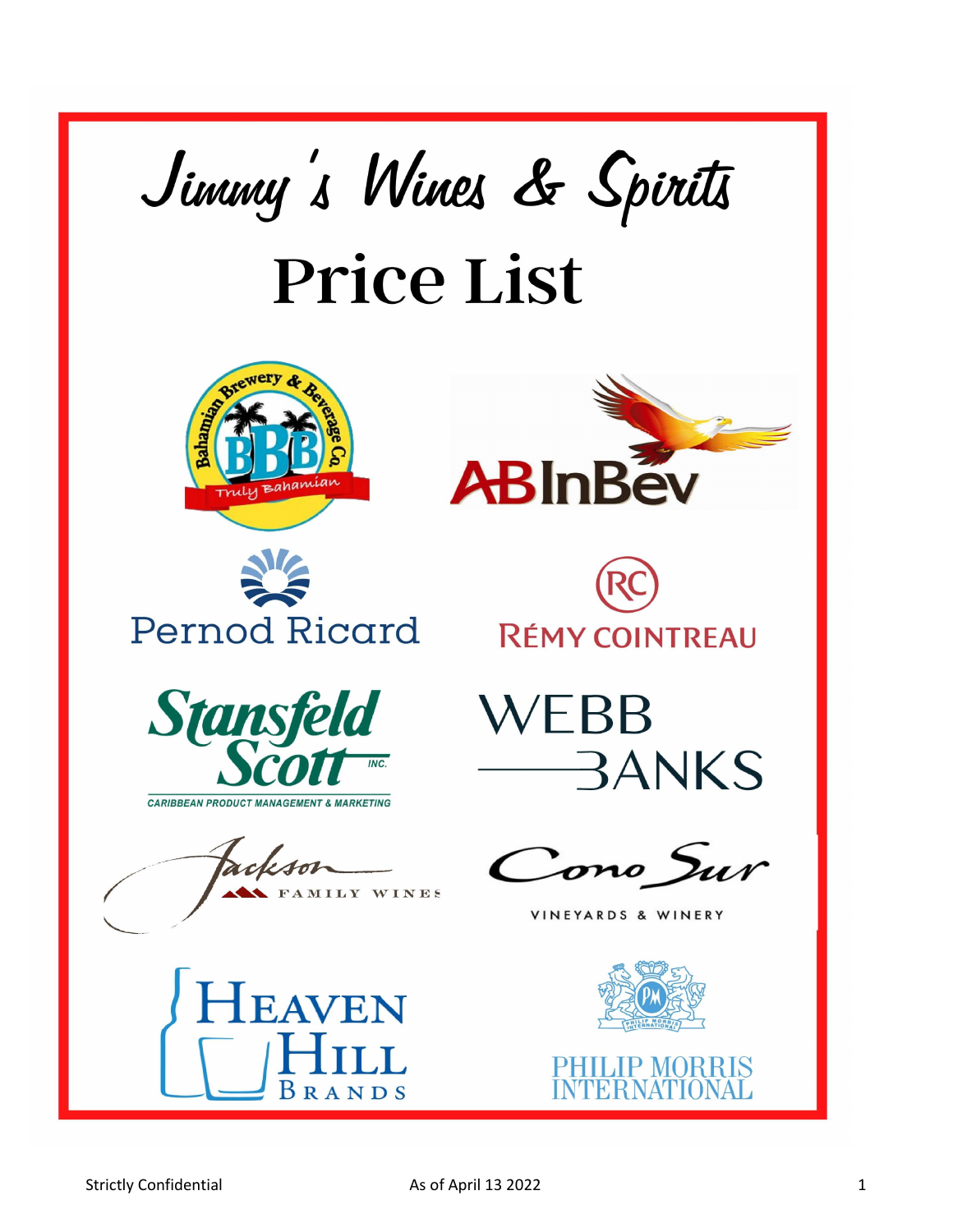| <b>Class Name</b>                     | <b>Item Number</b> | <b>Item Description</b>          | <b>Selling U/M</b> | <b>Retail Price</b> | <b>Retail w/ VAT</b>                |
|---------------------------------------|--------------------|----------------------------------|--------------------|---------------------|-------------------------------------|
| <b>BBB - SANDS</b>                    | 105000             | Sands Beer - Bottles Case        | EA                 | \$<br>44.09         | \$<br>48.50                         |
| <b>BBB - SANDS</b>                    | 105005             | Sands Beer - Keg 19L             | EA                 | \$<br>74.11         | \$<br>81.52                         |
| <b>BBB - SANDS</b>                    | 105007             | Sands Beer - Keg 50L             | EA                 | \$<br>165.18        | \$<br>181.70                        |
| <b>BBB - SANDS</b>                    | 105003             | Sands Beer Cans - Case           | EA                 | \$<br>43.50         | \$<br>47.85                         |
| <b>BBB - SANDS LIGHT</b>              | 110020             | Sands Light - Bottles Case       | EA                 | \$<br>43.50         | \$<br>47.85                         |
| <b>BBB - SANDS LIGHT</b>              | 110025             | Sands Light - Keg 19ltr          | EA                 | \$<br>74.11         | \$<br>81.52                         |
| <b>BBB - SANDS LIGHT</b>              | 110027             | Sands Light - Keg 50L            | EA                 | \$<br>165.18        | \$<br>181.70                        |
| <b>BBB - SANDS LIGHT</b>              | 110023             | Sands Light Cans - Case          | EA                 | \$<br>43.50         | \$<br>47.85                         |
| <b>BBB - HIGH ROCK</b>                | 115030             | High Rock - Bottles Case         | CS                 | \$<br>43.50         | \$<br>47.85                         |
| <b>BBB - HIGH ROCK</b>                | 115035             | High Rock - Keg 19L              | EA                 | \$<br>74.11         | \$<br>81.52                         |
| <b>BBB - HIGH ROCK</b>                | 1404N              | Senor Frog's Beer - Btls         | EA                 | \$<br>44.09         | \$<br>48.50                         |
| <b>BBB - HIGH ROCK</b>                | 1404               | Senor Frog's Beer - Btls         | EA                 | \$<br>44.09         | \$<br>48.50                         |
| <b>BBB - BUSH CRACK</b>               | 120053             | Bush Crack - 16oz Cans - Case    | EA                 | \$<br>39.55         | \$<br>43.50                         |
| <b>BBB - BUSH CRACK</b>               | 120055             | Bush Crack - Keg 19L             | EA                 | \$<br>74.11         | \$<br>81.52                         |
| BBB - 66 STEPS                        | 130100             | 66 Steps - Bottles - Case        | EA                 | \$<br>43.50         | \$<br>47.85                         |
| <b>BBB - AMBER ALE</b>                | 135105             | Amber Ale - Keg 19L              | EA                 | \$<br>74.11         | \$<br>81.52                         |
| <b>BBB - AMBER ALE</b>                | 135107             | Amber Ale - Keg 50L              | EA                 | \$<br>165.18        | \$<br>181.70                        |
| <b>BBB - PASSION FRUIT RAD 140070</b> |                    | Passion Fruit Radler Btls Case   | CS                 | \$<br>43.50         | \$<br>47.85                         |
| <b>BBB - PINK RADLER</b>              | 155060             | Sands Pink Radler Bottles - Case | EA                 | \$<br>43.50         | \$<br>47.85                         |
| <b>BBB - STRONG BACK</b>              | 165040             | Strong Back - Bottles Case       | EA                 | \$<br>43.50         | \$<br>47.85                         |
| <b>MALT</b>                           | 180090             | Triple B Malta - Bottles Case    | EA                 | \$<br>17.00         | \$<br>18.70                         |
| <b>BEER-AB BUD LIGHT</b>              | 205353             | Bud Light Cans Case 12oz-24      | CS                 | \$<br>49.09         | \$<br>54.00                         |
| <b>BEER-AB BUD LIGHT</b>              | 205350             | Bud Light LN Btls Case 12oz-24   | CS                 | \$<br>49.09         | \$<br>54.00                         |
| BEER-AB PLAT                          | 208360             | Bud Light Plat Case LN 12oz-24   | CS                 | \$<br>52.00         | \$<br>57.20                         |
| <b>BEER-AB BUD</b>                    | 210353             | Budweiser Cans Case 12oz-24      | CS                 | \$<br>49.09         | \$<br>54.00                         |
| <b>BEER-AB BUD</b>                    | 210360             | Budweiser LN Btls Case 12oz-24   | CS                 | \$<br>49.09         | \$<br>54.00                         |
| <b>BEER-STELLA</b>                    | 215390             | Stella Artois Btls Case 330-24   | CS                 | \$<br>57.28         | \$<br>63.00                         |
| <b>BEER-STELLA</b>                    | 215393             | Stella Artois Cans Case 330-24   | CS                 | \$<br>57.28         | \$<br>63.00                         |
| <b>BEER-MICHELOB ULTRA</b>            | 230360             | Michelob Ultra Case LN 12oz-24   | CS                 | \$<br>52.00         | \$<br>57.20                         |
| BEER-O'DOUL'S                         | 235360             | O'Doul's N/A Case Bottles        | <b>CS</b>          | \$<br>30.00         | \$<br>33.00                         |
| <b>BEER - CORONA</b>                  | 245200             | Corona Extra Cans 12oz-Case      | CS                 | \$<br>54.55         | \$<br>60.00                         |
| <b>BEER - CORONA</b>                  | 245250             | Corona Extra LN Btls 12oz - Case | <b>CS</b>          | \$<br>54.55         | \$<br>60.00                         |
| <b>BEER - CORONA</b>                  | 245350             | Corona Light LN Btls - Case      | EA                 | \$<br>54.55         | \$<br>60.00                         |
| <b>BEER - MODELO</b>                  | 249250             | Modelo Esp. LN Btls 12oz. - Case | CS                 | \$<br>54.55         | \$<br>60.00                         |
| <b>BEER - MODELO</b>                  | 249300             | Modelo Negra LN Btls 120z.-Case  | CS                 | \$<br>54.55         | \$<br>60.00                         |
| <b>BRANDY</b>                         | 415200             | CastelGiocondo Grappa 700-6      | EA                 | \$<br>62.13         | \$<br>68.34                         |
| <b>BRANDY</b>                         | 415405             | Metaxa 12 Stars 700-6            | EA                 | \$<br>41.03         | \$<br>45.14                         |
| <b>BRANDY</b>                         | 415410             | Metaxa 5 Stars 700-6             | EA                 | \$<br>20.88         | \$<br>22.96                         |
| <b>BRANDY</b>                         | 415420             | Monsieur Pascal VSOP 1000-12     | EA                 | \$<br>12.20         | \$<br>13.42                         |
| <b>BRANDY</b>                         | 415425             | Monsieur Pascal VSOP 350-12      | EA                 | \$<br>5.83          | \$<br>6.41                          |
| <b>BRANDY</b>                         | 415570             | Rivalet Napoleon 200-24          | EA                 | \$<br>4.45          | \$<br>4.90                          |
| <b>BRANDY</b>                         | 415575             | Rivalet Napoleon 375-24          | EA                 | \$<br>5.82          | \$<br>6.40                          |
| <b>BRANDY</b>                         | 415580             | Rivalet Napoleon Litre           | EA                 | \$<br>12.27         | $\boldsymbol{\mathsf{\$}}$<br>13.50 |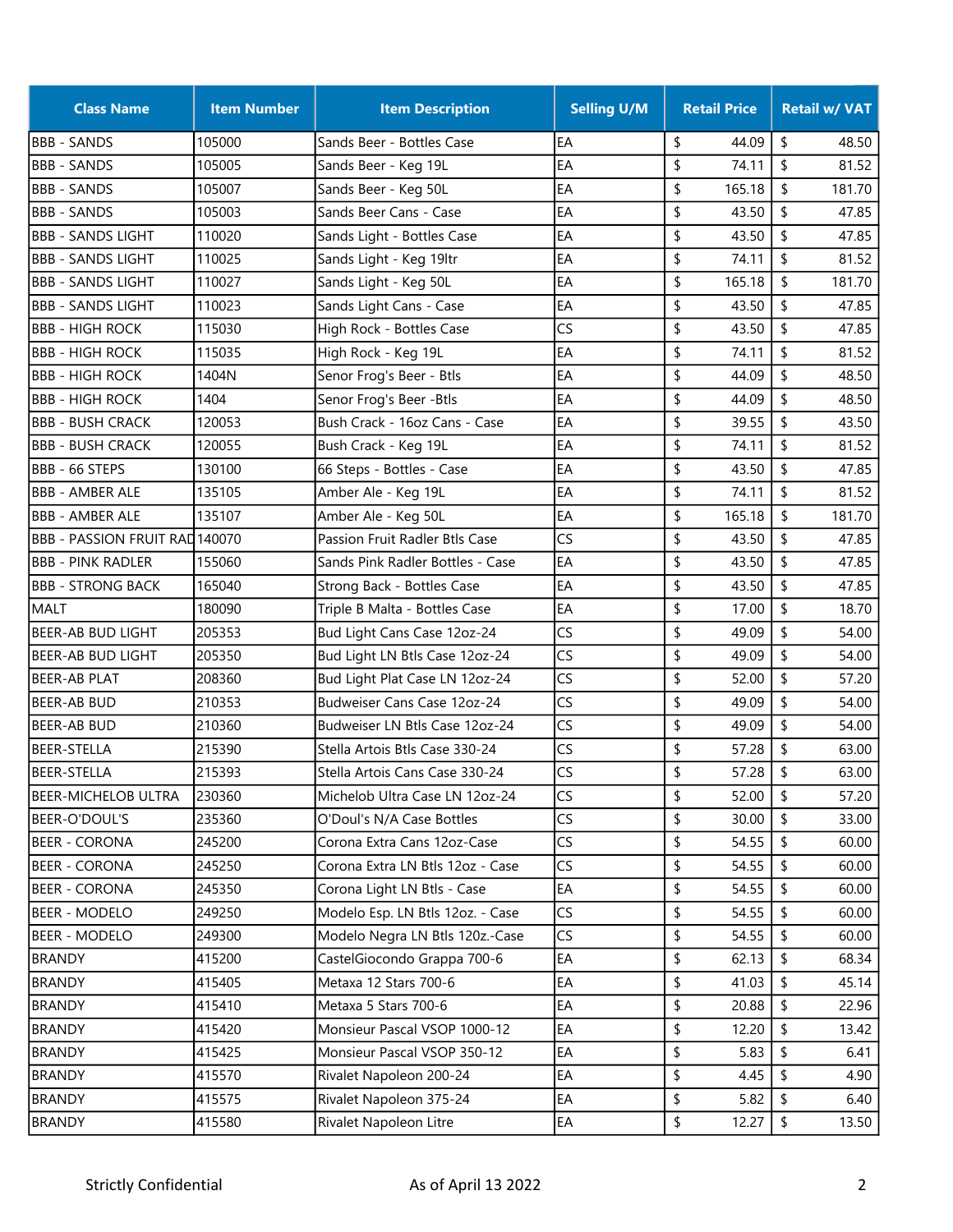| <b>Class Name</b> | <b>Item Number</b> | <b>Item Description</b>       | <b>Selling U/M</b> | <b>Retail Price</b> |                     | <b>Retail w/ VAT</b> |
|-------------------|--------------------|-------------------------------|--------------------|---------------------|---------------------|----------------------|
| <b>BRANDY</b>     | 415605             | St Remy VSOP 1000             | EA                 | \$<br>24.16         | \$                  | 26.57                |
| <b>BRANDY</b>     | 415610             | St Remy XO 1000               | EA                 | \$<br>30.02         | \$                  | 33.02                |
| COGNAC            | 425405             | Martell Blue Swift 375        | EA                 | \$<br>39.86         | \$                  | 43.85                |
| <b>COGNAC</b>     | 425410             | Martell Blue Swift 750        | EA                 | \$<br>61.66         | \$                  | 67.82                |
| COGNAC            | 425415             | Martell Cordon Bleu 700       | EA                 | \$<br>174.63        | \$                  | 192.09               |
| COGNAC            | 425420             | Martell VS 1000               | EA                 | \$<br>48.02         | \$                  | 52.82                |
| COGNAC            | 425425             | Martell VS 350                | EA                 | \$<br>20.88         | \$                  | 22.96                |
| <b>COGNAC</b>     | 425430             | Martell VSOP 700              | EA                 | 52.75<br>\$         | \$                  | 58.03                |
| COGNAC            | 425435             | Martell XO 700                | EA                 | \$<br>207.44        | \$                  | 228.18               |
| COGNAC            | 425440             | Meukow 90 Black 200-24        | EA                 | \$<br>11.50         | \$                  | 12.65                |
| COGNAC            | 425445             | Meukow 90 Black Litre-12      | EA                 | \$<br>50.41         | \$                  | 55.45                |
| COGNAC            | 425450             | Meukow ARIMA 700-6            | EA                 | \$<br>48.02         | \$                  | 52.82                |
| COGNAC            | 425455             | Meukow VS 200-24              | EA                 | \$<br>11.03         | \$                  | 12.13                |
| COGNAC            | 425460             | Meukow VS 50                  | EA                 | \$<br>4.09          | \$                  | 4.50                 |
| COGNAC            | 425465             | Meukow VS Litre-12            | EA                 | \$<br>44.78         | \$                  | 49.26                |
| COGNAC            | 425470             | Meukow XO 700-6               | EA                 | \$<br>145.56        | \$                  | 160.12               |
| COGNAC            | 425560             | Remy Martin 1738 1000         | EA                 | \$<br>107.13        | \$                  | 117.84               |
| COGNAC            | 425565             | Remy Martin 1738 700          | EA                 | \$<br>78.06         | \$                  | 85.87                |
| COGNAC            | 425566             | Remy Martin 1738 VAP 700-6    | EA                 | \$<br>0.25          | \$                  | 0.28                 |
| COGNAC            | 425570             | Remy Martin Louis XIII 1.5Ltr | EA                 | \$<br>9,140.88      | \$                  | 10,054.96            |
| COGNAC            | 425580             | Remy Martin Louis XIII 700    | EA                 | \$<br>3,609.63      | \$                  | 3,970.59             |
| COGNAC            | 425585             | Remy Martin VSOP 1000         | EA                 | \$<br>77.64         | \$                  | 85.40                |
| COGNAC            | 425590             | Remy Martin VSOP 375          | EA                 | \$<br>36.81         | \$                  | 40.49                |
| <b>COGNAC</b>     | 425595             | Remy Martin VSOP VAP 700-6    | EA                 | \$<br>65.41         | \$                  | 71.95                |
| COGNAC            | 425600             | Remy Martin XO 750            | EA                 | \$<br>262.75        | \$                  | 289.03               |
| GIN               | 430020             | <b>Aviation Gin Litre-6</b>   | EA                 | \$<br>48.06         | \$                  | 52.87                |
| GIN               | 430035             | Beefeater "24" Gin 1000       | EA                 | \$<br>36.34         | \$                  | 39.98                |
| <b>GIN</b>        | 430040             | Beefeater Gin 1000            | EA                 | \$<br>24.16         | \$                  | 26.57                |
| GIN               | 430045             | Beefeater Pink Gin 1000       | EA                 | \$<br>25.09         | \$                  | 27.60                |
| GIN               | 430065             | Brooklyn Gin 750-6            | EA                 | \$<br>56.92         | \$                  | 62.61                |
| GIN               | 430075             | Burnett's Gin 200-48          | EA                 | \$<br>3.27          | \$                  | 3.60                 |
| GIN               | 430080             | Burnett's Gin Litre-12        | EA                 | \$<br>12.46         | \$                  | 13.70                |
| GIN               | 430310             | Galeon Gin 200-24             | EA                 | \$<br>2.88          | \$                  | 3.16                 |
| GIN               | 430305             | Galeon Gin Liter-12           | EA                 | \$<br>9.11          | \$                  | 10.02                |
| GIN               | 430320             | Gin Factory 750-6             | EA                 | \$<br>23.55         | \$                  | 25.90                |
| GIN               | 430505             | McQueen Violet Fog Gin 750    | EA                 | \$<br>38.69         | \$                  | 42.56                |
| GIN               | 430510             | Monkey 47 Gin 375             | EA                 | \$<br>53.22         | \$                  | 58.54                |
| GIN               | 430515             | Monkey 47 Gin 500             | EA                 | \$<br>59.77         | \$                  | 65.75                |
| GIN               | 430585             | One Drop Hibiscus Gin 750-12  | EA                 | \$<br>28.38         | \$                  | 31.21                |
| GIN               | 430605             | Plymouth Gin 1000             | EA                 | \$<br>31.66         | \$                  | 34.82                |
| GIN               | 430770             | The Botanist Gin 1000         | EA                 | \$<br>56.97         | \$                  | 62.67                |
| <b>LIQUEURS</b>   | 435015             | Avion Tequila Expresso 750    | EA                 | \$<br>31.66         | \$                  | 34.82                |
| <b>LIQUEURS</b>   | 435080             | Carolans Irish Cream Liter    | EA                 | \$<br>20.64         | $\pmb{\mathsf{\$}}$ | 22.70                |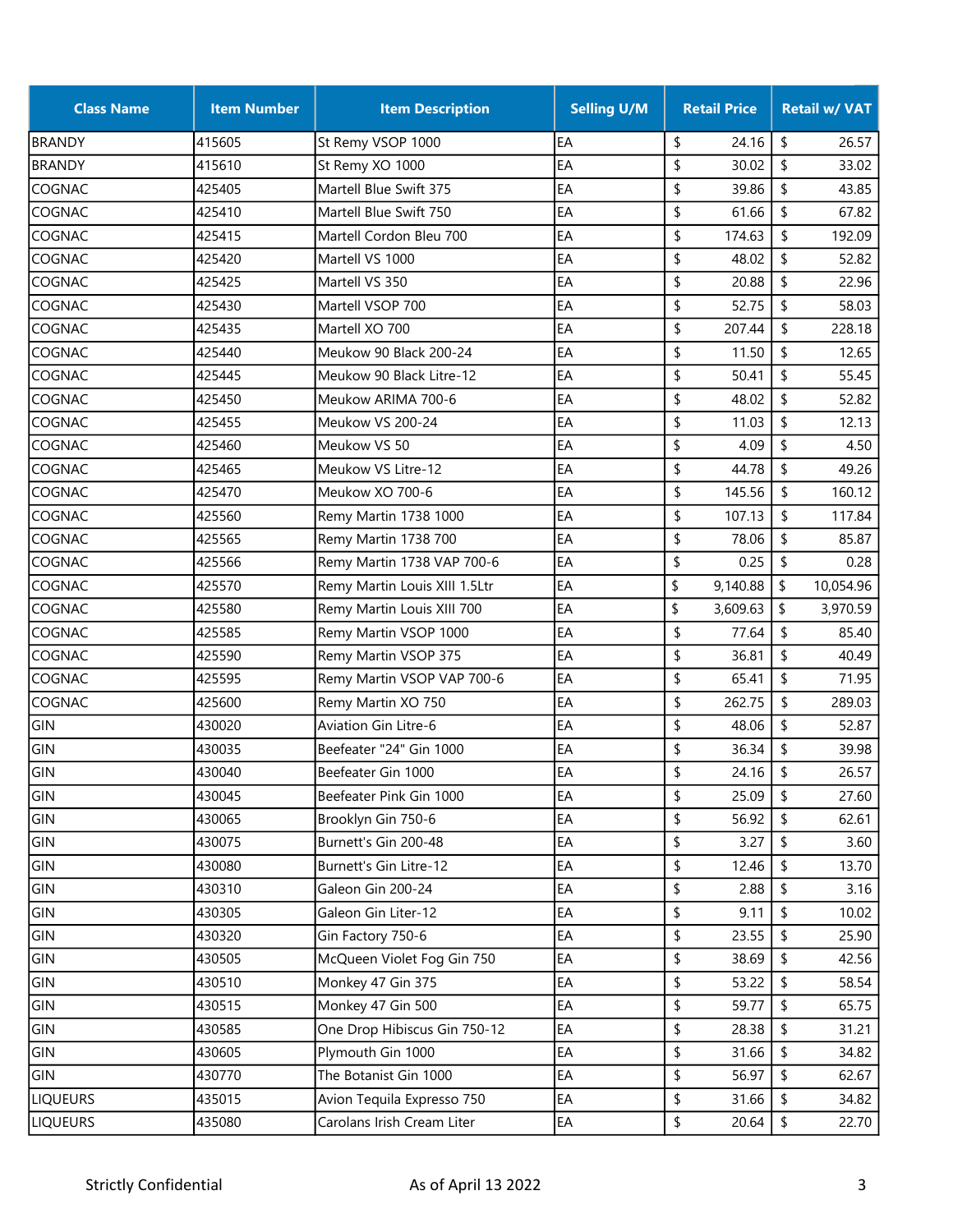| <b>Class Name</b> | <b>Item Number</b> | <b>Item Description</b>         | <b>Selling U/M</b> | <b>Retail Price</b> | <b>Retail w/ VAT</b>                |
|-------------------|--------------------|---------------------------------|--------------------|---------------------|-------------------------------------|
| <b>LIQUEURS</b>   | 435090             | Cointreau 1000                  | EA                 | \$<br>40.87         | \$<br>44.95                         |
| <b>LIQUEURS</b>   | 435095             | Cointreau 350-12                | EA                 | \$<br>22.28         | \$<br>24.51                         |
| <b>LIQUEURS</b>   | 435100             | Disaronno ICON VAP 2 Tumblers   | EA                 | \$<br>24.63         | \$<br>27.09                         |
| <b>LIQUEURS</b>   | 435105             | DiSaronno Liter                 | EA                 | \$<br>33.41         | \$<br>36.75                         |
| <b>LIQUEURS</b>   | 435170             | Flor De Cana Spresso 750-12     | EA                 | \$<br>18.06         | \$<br>19.87                         |
| <b>LIQUEURS</b>   | 435200             | Galeon Amaretto Liter           | EA                 | \$<br>12.44         | \$<br>13.68                         |
| <b>LIQUEURS</b>   | 435205             | Galeon Apricot Liter            | EA                 | \$<br>12.44         | \$<br>13.68                         |
| <b>LIQUEURS</b>   | 435210             | Galeon Blkberry Brandy Liter    | EA                 | \$<br>12.44         | \$<br>13.68                         |
| <b>LIQUEURS</b>   | 435215             | Galeon Blue Curacao Liter       | EA                 | \$<br>12.44         | \$<br>13.68                         |
| <b>LIQUEURS</b>   | 435220             | Galeon Coconut Rum Cream        | EA                 | \$<br>12.00         | \$<br>13.20                         |
| <b>LIQUEURS</b>   | 435225             | Galeon Green Menthe Liter       | EA                 | \$<br>12.44         | \$<br>13.68                         |
| <b>LIQUEURS</b>   | 435245             | Galeon Peach Schnps Liter       | EA                 | \$<br>12.44         | \$<br>13.68                         |
| <b>LIQUEURS</b>   | 435255             | Galeon Sour Apple Liter         | EA                 | \$<br>12.44         | \$<br>13.68                         |
| <b>LIQUEURS</b>   | 435260             | Galeon Triple Sec Liter         | EA                 | \$<br>12.44         | \$<br>13.68                         |
| <b>LIQUEURS</b>   | 435263             | Galeon WaterMelon Liter         | EA                 | \$<br>12.44         | \$<br>13.68                         |
| <b>LIQUEURS</b>   | 435335             | Kahlua Coffee 1000              | EA                 | \$<br>25.18         | \$<br>27.70                         |
| <b>LIQUEURS</b>   | 435340             | Kalore Coffee Licor Liter       | EA                 | \$<br>18.02         | \$<br>19.82                         |
| <b>LIQUEURS</b>   | 435375             | La Fee Absinthe 750-6           | EA                 | \$<br>49.00         | \$<br>53.90                         |
| <b>LIQUEURS</b>   | 435400             | Meukow Vanilla 700-6            | EA                 | \$<br>27.43         | \$<br>30.18                         |
| <b>LIQUEURS</b>   | 435405             | Meukow Xpresso 50-120           | EA                 | \$<br>3.54          | \$<br>3.89                          |
| <b>LIQUEURS</b>   | 435410             | Meukow Xpresso 700-6            | EA                 | \$<br>26.50         | \$<br>29.15                         |
| <b>LIQUEURS</b>   | 435415             | Mohawk Apricot Liter            | EA                 | \$<br>12.11         | \$<br>13.32                         |
| <b>LIQUEURS</b>   | 435420             | Mohawk Melon Liter              | EA                 | \$<br>12.11         | \$<br>13.32                         |
| <b>LIQUEURS</b>   | 435425             | Molly's Coconut Cream 750       | EA                 | \$<br>18.86         | \$<br>20.75                         |
| <b>LIQUEURS</b>   | 435430             | Molly's Irish Cream Liter       | EA                 | \$<br>20.64         | \$<br>22.70                         |
| <b>LIQUEURS</b>   | 435525             | Pernod Anise 1L                 | EA                 | \$<br>26.03         | \$<br>28.63                         |
| <b>LIQUEURS</b>   | 435535             | Ponche Kuba 700                 | EA                 | \$<br>17.59         | \$<br>19.35                         |
| <b>LIQUEURS</b>   | 435565             | Ricard Regular 1000             | EA                 | \$<br>26.97         | \$<br>29.67                         |
| <b>LIQUEURS</b>   | 435575             | Royale Club ButterScotch        | EA                 | \$<br>12.44         | \$<br>13.68                         |
| <b>LIQUEURS</b>   | 435580             | Royale Club Cacao Dark          | EA                 | \$<br>12.44         | 13.68<br>\$                         |
| <b>LIQUEURS</b>   | 435585             | Royale Club Cacao White         | EA                 | \$<br>12.44         | \$<br>13.68                         |
| <b>LIQUEURS</b>   | 435590             | Royale Club Melon Liter         | EA                 | \$<br>12.44         | \$<br>13.68                         |
| <b>LIQUEURS</b>   | 580605             | Sedgwick's Old Brown 200-12     | EA                 | \$<br>3.53          | \$<br>3.89                          |
| <b>LIQUEURS</b>   | 580606             | Sedgwick's Old Brown 750-12     | EA                 | \$<br>9.86          | \$<br>10.85                         |
| <b>LIQUEURS</b>   | 435615             | Sorcha Irish Cream 700          | EA                 | \$<br>18.95         | \$<br>20.85                         |
| <b>LIQUEURS</b>   | 435640             | Tia Maria Coffee Liter-12       | EA                 | \$<br>28.33         | \$<br>31.16                         |
| MEZCAL            | 440010             | Mezcal El Recuerdo Joven 750    | EA                 | \$<br>33.95         | \$<br>37.35                         |
| <b>RTD</b>        | 445225             | Disaronno Sour RTD 200-12       | EA                 | \$<br>4.18          | \$<br>4.60                          |
| <b>RTD</b>        | 445335             | Hunter's Gold Cider 330-24      | EA                 | \$<br>2.14          | \$<br>2.35                          |
| <b>RTD</b>        | 445400             | Magner's Irish Cider 330-24     | EA                 | \$<br>3.64          | \$<br>4.00                          |
| <b>RUM</b>        | 450005             | Admiral Nelson's Coconut Ltr-12 | EA                 | \$<br>14.78         | \$<br>16.26                         |
| <b>RUM</b>        | 450006             | Admiral Nelson's Spiced Ltr-12  | EA                 | \$<br>15.72         | \$<br>17.29                         |
| <b>RUM</b>        | 450040             | Brugal 1888 750-6               | EA                 | \$<br>55.46         | $\boldsymbol{\mathsf{\$}}$<br>61.00 |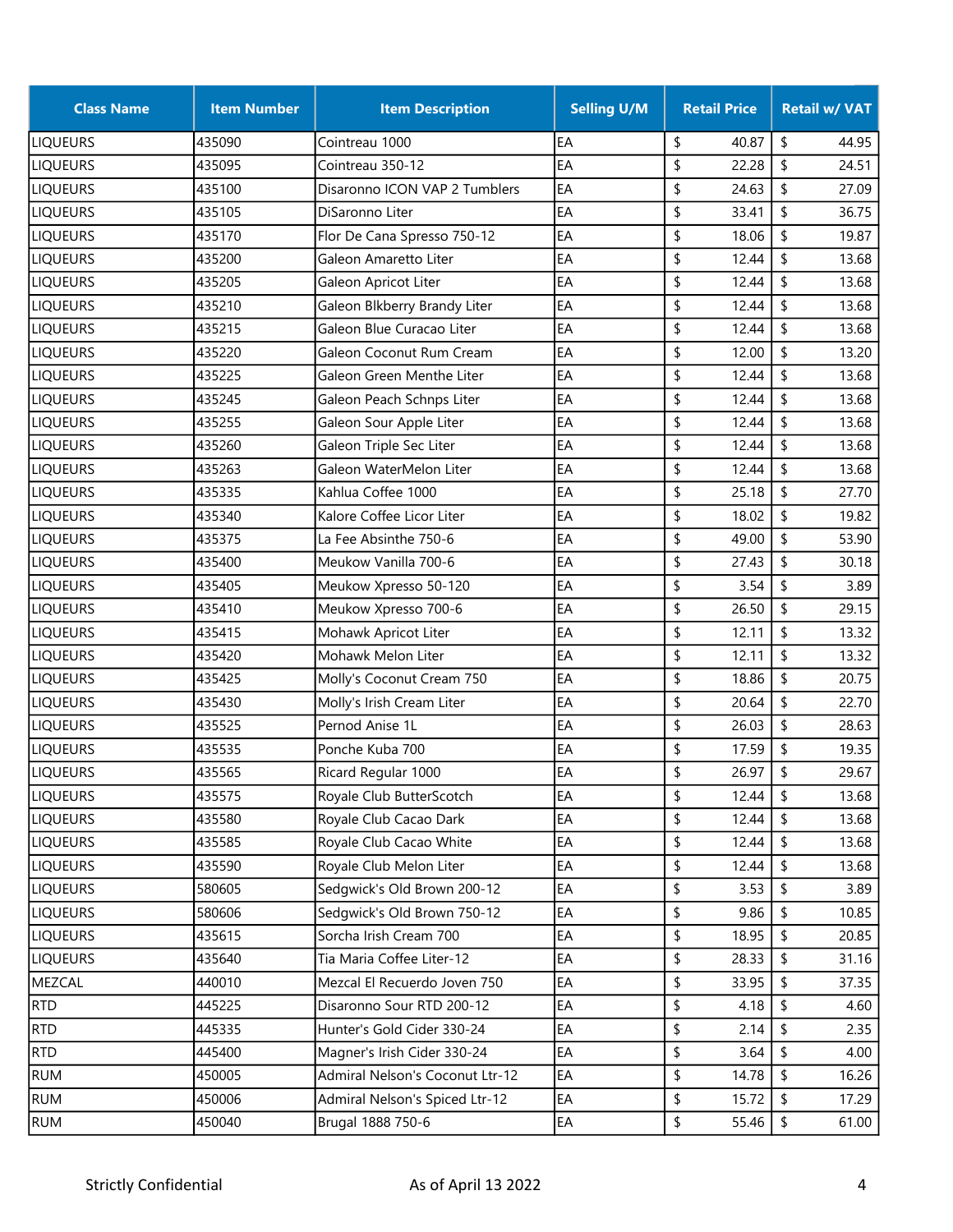| <b>Class Name</b> | <b>Item Number</b> | <b>Item Description</b>           | <b>Selling U/M</b> | <b>Retail Price</b> |                     | <b>Retail w/ VAT</b> |
|-------------------|--------------------|-----------------------------------|--------------------|---------------------|---------------------|----------------------|
| <b>RUM</b>        | 450045             | Brugal Anejo 1000-12              | EA                 | \$<br>25.23         | \$                  | 27.75                |
| <b>RUM</b>        | 450050             | Brugal Blanco 1000-12             | EA                 | \$<br>25.23         | \$                  | 27.75                |
| <b>RUM</b>        | 450052             | Brugal Blanco 375-24              | EA                 | \$<br>8.13          | \$                  | 8.94                 |
| <b>RUM</b>        | 450055             | Brugal Extra Viejo 1000-12        | EA                 | \$<br>28.86         | \$                  | 31.75                |
| <b>RUM</b>        | 450060             | Brugal Leyenda 700-6              | EA                 | \$<br>43.18         | \$                  | 47.50                |
| <b>RUM</b>        | 450065             | Brugal XV 1000-12                 | EA                 | \$<br>30.68         | \$                  | 33.75                |
| <b>RUM</b>        | 450070             | Bumbu Original Rum 700-6          | EA                 | \$<br>41.92         | \$                  | 46.11                |
| <b>RUM</b>        | 450075             | Bumbu XO Rum 700-6                | EA                 | \$<br>47.59         | \$                  | 52.35                |
| <b>RUM</b>        | 450120             | Flor De Cana 12YO 750-12          | EA                 | \$<br>32.73         | \$                  | 36.00                |
| <b>RUM</b>        | 450125             | Flor De Cana 18YO 750-12          | EA                 | \$<br>45.46         | \$                  | 50.00                |
| <b>RUM</b>        | 450130             | Flor De Cana 25YO 750-6           | EA                 | \$<br>143.64        | \$                  | 158.00               |
| <b>RUM</b>        | 450135             | Flor De Cana 30YO 750-6           | EA                 | 0.25<br>\$          | \$                  | 0.28                 |
| <b>RUM</b>        | 450140             | Flor De Cana 4YO Gold Liter-12    | EA                 | \$<br>16.14         | \$                  | 17.75                |
| <b>RUM</b>        | 450145             | Flor De Cana 4YO White Liter-12   | EA                 | \$<br>17.23         | \$                  | 18.95                |
| <b>RUM</b>        | 450150             | Flor De Cana 5YO Anejo Liter-12   | EA                 | \$<br>17.45         | \$                  | 19.20                |
| <b>RUM</b>        | 450155             | Flor De Cana 7YO Reserve Liter-12 | EA                 | \$<br>26.36         | \$                  | 29.00                |
| <b>RUM</b>        | 450200             | Galeon 151p Rum Liter-12          | EA                 | \$<br>16.19         | \$                  | 17.81                |
| <b>RUM</b>        | 450205             | Galeon Anejo Rum Liter-12         | EA                 | \$<br>14.78         | \$                  | 16.26                |
| <b>RUM</b>        | 450210             | Galeon Banana Rum Liter-12        | EA                 | \$<br>12.44         | \$                  | 13.68                |
| <b>RUM</b>        | 450215             | Galeon Black Rum Liter-12         | EA                 | \$<br>14.78         | \$                  | 16.26                |
| <b>RUM</b>        | 450220             | Galeon Coconut Rum 200-24         | EA                 | \$<br>3.30          | \$                  | 3.63                 |
| <b>RUM</b>        | 450225             | Galeon Coconut Rum Liter-12       | EA                 | \$<br>12.44         | \$                  | 13.68                |
| <b>RUM</b>        | 450230             | Galeon Gold Rum 200-24            | EA                 | \$<br>2.88          | \$                  | 3.16                 |
| <b>RUM</b>        | 450231             | Galeon Gold Rum Litre-12          | EA                 | \$<br>10.28         | \$                  | 11.31                |
| <b>RUM</b>        | 450235             | Galeon Mango Rum Liter-12         | EA                 | \$<br>12.44         | \$                  | 13.68                |
| <b>RUM</b>        | 450240             | Galeon Pineapple Rum Ltr-12       | EA                 | \$<br>12.44         | \$                  | 13.68                |
| <b>RUM</b>        | 450245             | Galeon Spiced Rum Liter-12        | EA                 | \$<br>12.44         | \$                  | 13.68                |
| <b>RUM</b>        | 450254             | Galeon White Rum 200-24           | EA                 | \$<br>2.88          | \$                  | 3.16                 |
| <b>RUM</b>        | 450250             | Galeon White Rum 250-24           | EA                 | \$<br>2.69          | \$                  | 2.96                 |
| <b>RUM</b>        | 450255             | Galeon White Rum Litre-12         | EA                 | \$<br>10.28         | \$                  | 11.31                |
| <b>RUM</b>        | 450360             | Luna Cold Brew (Coffee) 550-24    | EA                 | \$<br>9.39          | \$                  | 10.33                |
| <b>RUM</b>        | 450362             | Luna Radiant Rasberry 550-24      | EA                 | \$<br>9.39          | \$                  | 10.33                |
| <b>RUM</b>        | 450405             | Malibu Mango 1000                 | EA                 | \$<br>17.41         | \$                  | 19.15                |
| <b>RUM</b>        | 450410             | Malibu Original Coconut 1000      | EA                 | \$<br>17.41         | \$                  | 19.15                |
| <b>RUM</b>        | 450415             | Malibu Passion Fruit 1000         | EA                 | \$<br>17.41         | \$                  | 19.15                |
| <b>RUM</b>        | 450420             | Malibu Pineapple 1000             | EA                 | \$<br>17.41         | \$                  | 19.15                |
| <b>RUM</b>        | 450425             | Mount Gay 1703 M Select 700       | EA                 | \$<br>255.25        | \$                  | 280.78               |
| <b>RUM</b>        | 450430             | Mount Gay Blk Barrel 1000         | EA                 | \$<br>52.28         | \$                  | 57.51                |
| <b>RUM</b>        | 450435             | Mount Gay Blk Barrel 700          | EA                 | \$<br>37.28         | \$                  | 41.01                |
| <b>RUM</b>        | 450440             | Mount Gay Eclipse 1000            | EA                 | \$<br>24.09         | \$                  | 26.50                |
| <b>RUM</b>        | 450445             | Mount Gay Eclipse 350             | EA                 | \$<br>11.03         | \$                  | 12.13                |
| <b>RUM</b>        | 450450             | Mount Gay Pot Still 700           | EA                 | \$<br>209.31        | \$                  | 230.24               |
| <b>RUM</b>        | 450455             | Mount Gay Pure Silver 1000        | EA                 | \$<br>24.09         | $\pmb{\mathsf{\$}}$ | 26.50                |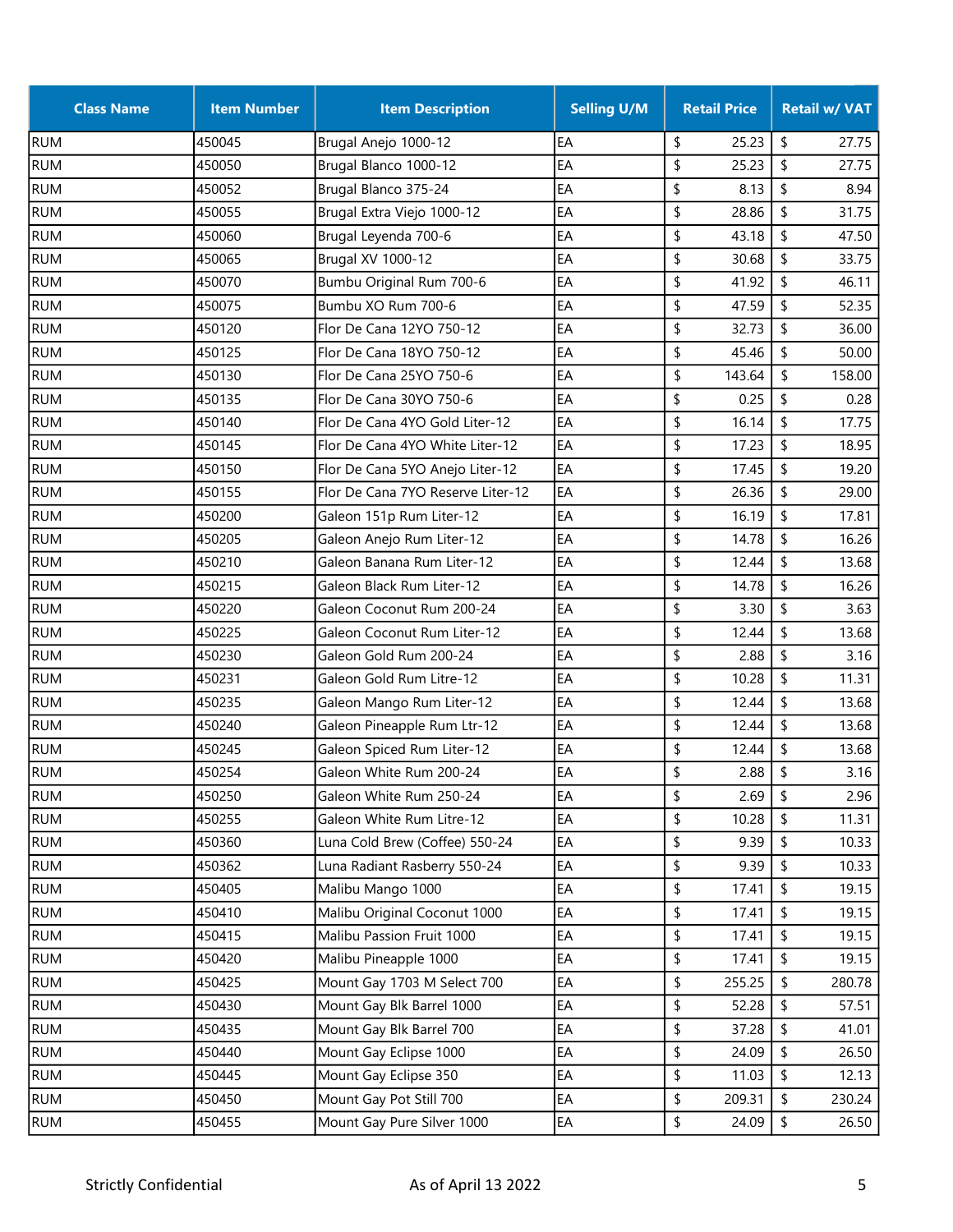| <b>Class Name</b> | <b>Item Number</b> | <b>Item Description</b>         | <b>Selling U/M</b> | <b>Retail Price</b> | <b>Retail w/ VAT</b> |
|-------------------|--------------------|---------------------------------|--------------------|---------------------|----------------------|
| <b>RUM</b>        | 450460             | Mount Gay Pure Silver 375       | EA                 | \$<br>11.03         | \$<br>12.13          |
| <b>RUM</b>        | 450465             | Mount Gay XO 1000               | EA                 | \$<br>68.69         | \$<br>75.56          |
| <b>RUM</b>        | 450470             | Mount Gay XO 350-24             | EA                 | \$<br>28.84         | \$<br>31.73          |
| <b>RUM</b>        | 450475             | Mount Gay XO 700                | EA                 | \$<br>54.63         | \$<br>60.09          |
| <b>RUM</b>        | 450485             | One Drop 10YO Rum 750           | EA                 | \$<br>52.28         | \$<br>57.51          |
| <b>RUM</b>        | 450505             | Prime Minister Rum 200          | EA                 | \$<br>1.89          | \$<br>2.08           |
| <b>RUM</b>        | 450605             | Skol Gold Rum Litre             | EA                 | \$<br>8.30          | \$<br>9.13           |
| <b>RUM</b>        | 450805             | Zafra Rum 21YO 750-6            | EA                 | \$<br>66.81         | \$<br>73.49          |
| <b>RUM</b>        | 450810             | Zafra Rum 30YO 750-6            | EA                 | \$<br>184.00        | \$<br>202.40         |
| <b>RUM</b>        | 450850             | Zaya Gran Reserva 750-6         | EA                 | \$<br>42.05         | \$<br>46.25          |
| <b>TEQUILA</b>    | 460005             | Avion 44 XAnejo 750             | EA                 | \$<br>148.87        | \$<br>163.75         |
| <b>TEQUILA</b>    | 460010             | Avion Anejo 750                 | EA                 | \$<br>75.25         | \$<br>82.78          |
| <b>TEQUILA</b>    | 460015             | Avion Reposado 750              | EA                 | \$<br>66.34         | \$<br>72.98          |
| <b>TEQUILA</b>    | 460020             | Avion Silver 375                | EA                 | \$<br>41.97         | \$<br>46.17          |
| <b>TEQUILA</b>    | 460025             | Avion Silver 50ml -60           | EA                 | \$<br>6.11          | \$<br>6.72           |
| <b>TEQUILA</b>    | 460030             | Avion Silver 750                | EA                 | \$<br>58.87         | \$<br>64.75          |
| <b>TEQUILA</b>    | 460065             | Capitan Gold Tequila            | EA                 | \$<br>14.27         | \$<br>15.70          |
| <b>TEQUILA</b>    | 460070             | Capitan Silver Tequila          | EA                 | \$<br>14.27         | \$<br>15.70          |
| <b>TEQUILA</b>    | 460075             | Casa Noble Anejo 750-6          | EA                 | \$<br>52.75         | \$<br>58.03          |
| <b>TEQUILA</b>    | 460080             | Casa Noble Blanco 750-6         | EA                 | \$<br>44.31         | \$<br>48.74          |
| <b>TEQUILA</b>    | 460085             | Casa Noble Reposado 750-6       | EA                 | \$<br>48.53         | \$<br>53.39          |
| <b>TEQUILA</b>    | 460205             | Ghost Tequila 750-6             | EA                 | \$<br>37.73         | \$<br>41.50          |
| <b>TEQUILA</b>    | 460235             | Hornitos Anejo Liter-12         | EA                 | \$<br>34.00         | \$<br>37.40          |
| <b>TEQUILA</b>    | 460245             | Hornitos Blanco Liter-12        | EA                 | \$<br>34.00         | \$<br>37.40          |
| <b>TEQUILA</b>    | 460255             | Hornitos Reposado Liter-12      | EA                 | \$<br>34.00         | \$<br>37.40          |
| <b>TEQUILA</b>    | 460425             | Newton Gold Tequila Ltr-12      | EA                 | \$<br>17.73         | \$<br>19.50          |
| <b>TEQUILA</b>    | 460426             | Newton Silver Tequila Ltr-12    | EA                 | \$<br>17.73         | \$<br>19.50          |
| <b>TEQUILA</b>    | 460475             | Olmeca Altos Plata 1000         | EA                 | \$<br>48.53         | \$<br>53.39          |
| <b>TEQUILA</b>    | 460476             | Olmeca Altos Reposado 1000      | EA                 | \$<br>48.53         | \$<br>53.39          |
| <b>TEQUILA</b>    | 460465             | Orendain Gold Tequila 1000-12   | EA                 | \$<br>17.83         | 19.62<br>\$          |
| <b>TEQUILA</b>    | 460470             | Orendain Silver Tequila 1000-12 | EA                 | \$<br>17.83         | \$<br>19.62          |
| <b>TEQUILA</b>    | 460610             | Sauza Gold Litre                | EA                 | \$<br>22.70         | \$<br>24.97          |
| <b>TEQUILA</b>    | 460615             | Sauza Silver Liter              | EA                 | \$<br>22.70         | \$<br>24.97          |
| <b>TEQUILA</b>    | 460625             | Teremana Blanco 750-6           | EA                 | \$<br>43.18         | \$<br>47.50          |
| <b>TEQUILA</b>    | 460630             | Teremana Reposado 750-6         | EA                 | \$<br>46.64         | \$<br>51.30          |
| <b>TEQUILA</b>    | 460635             | Tres Gen Anejo 750-6            | EA                 | \$<br>48.06         | \$<br>52.87          |
| <b>TEQUILA</b>    | 460640             | Tres Gen Blanco 750-6           | EA                 | \$<br>42.44         | \$<br>46.68          |
| <b>TEQUILA</b>    | 460645             | Tres Gen Reposado 750-6         | EA                 | \$<br>46.19         | \$<br>50.81          |
| <b>VODKA</b>      | 465005             | Absolut Blue 1.75               | EA                 | \$<br>37.98         | \$<br>41.78          |
| <b>VODKA</b>      | 465006             | Absolut Blue 1000               | EA                 | \$<br>17.23         | \$<br>18.95          |
| <b>VODKA</b>      | 465007             | Absolut Blue 200                | EA                 | \$<br>5.36          | \$<br>5.90           |
| <b>VODKA</b>      | 465008             | Absolut Blue 375                | EA                 | \$<br>9.32          | \$<br>10.25          |
| <b>VODKA</b>      | 465009             | Absolut Blue 50                 | EA                 | \$<br>1.98          | \$<br>2.18           |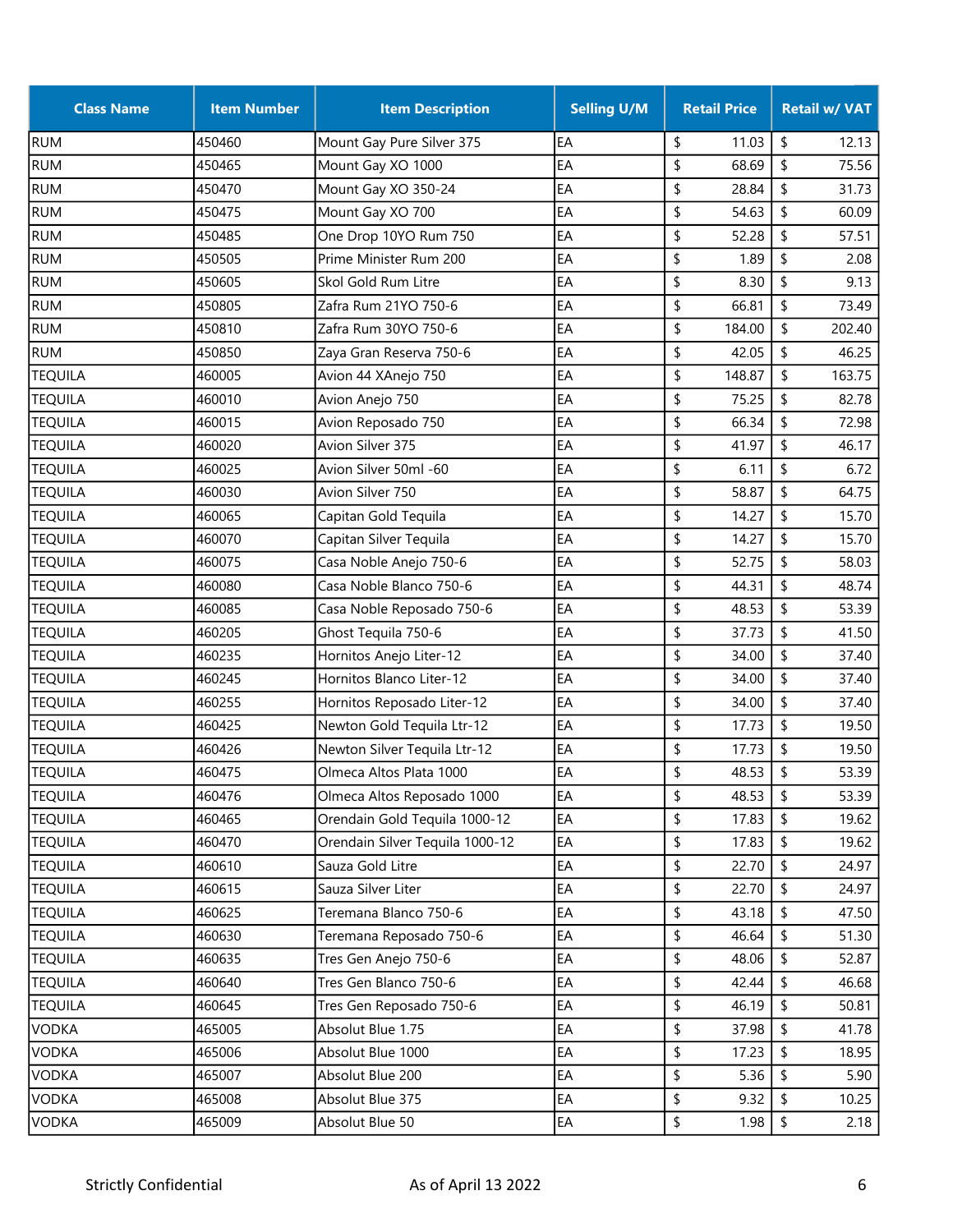| <b>Class Name</b>       | <b>Item Number</b> | <b>Item Description</b>         | <b>Selling U/M</b> | <b>Retail Price</b> | <b>Retail w/ VAT</b>                |
|-------------------------|--------------------|---------------------------------|--------------------|---------------------|-------------------------------------|
| <b>VODKA</b>            | 465010             | Absolut Citron 1000             | EA                 | \$<br>21.81         | \$<br>23.99                         |
| <b>VODKA</b>            | 465015             | Absolut Comeback 1000           | EA                 | \$<br>22.28         | \$<br>24.51                         |
| VODKA                   | 465020             | Absolut Elyx 1000               | EA                 | \$<br>50.91         | \$<br>56.00                         |
| <b>VODKA</b>            | 465021             | Absolut Elyx 375ml              | EA                 | \$<br>27.67         | \$<br>30.44                         |
| <b>VODKA</b>            | 465025             | Absolut Grapefruit 1000         | EA                 | \$<br>22.28         | \$<br>24.51                         |
| <b>VODKA</b>            | 465030             | Absolut Lime 1000               | EA                 | \$<br>22.28         | \$<br>24.51                         |
| VODKA                   | 465035             | Absolut Mandrin 1000            | EA                 | \$<br>22.28         | \$<br>24.51                         |
| <b>VODKA</b>            | 465032             | Absolut Pear 1000               | EA                 | \$<br>21.81         | \$<br>23.99                         |
| <b>VODKA</b>            | 465040             | Absolut Raspberri 1000          | EA                 | \$<br>22.28         | \$<br>24.51                         |
| <b>VODKA</b>            | 465045             | Absolut Vanilia 1000            | EA                 | \$<br>21.81         | \$<br>23.99                         |
| VODKA                   | 465058             | Atoll Vodka 750-6               | EA                 | \$<br>33.58         | \$<br>36.94                         |
| <b>VODKA</b>            | 465060             | Burnett's Vodka 200-48          | EA                 | \$<br>3.27          | \$<br>3.60                          |
| <b>VODKA</b>            | 465062             | Burnett's Vodka Litre-12        | EA                 | \$<br>12.46         | \$<br>13.70                         |
| <b>VODKA</b>            | 465205             | Galeon Vodka 200-24             | EA                 | \$<br>2.88          | \$<br>3.16                          |
| VODKA                   | 465210             | Galeon Vodka Liter-12           | EA                 | \$<br>9.11          | \$<br>10.02                         |
| <b>VODKA</b>            | 465255             | Hope Town Lime 750-6            | EA                 | \$<br>33.58         | \$<br>36.94                         |
| <b>VODKA</b>            | 465250             | Hope Town Vodka 750-6           | EA                 | \$<br>33.58         | \$<br>36.94                         |
| <b>VODKA</b>            | 465365             | Keel Vodka 47.6p Liter          | EA                 | \$<br>35.88         | \$<br>39.46                         |
| VODKA                   | 465465             | Ocean Vodka 50ml-12             | EA                 | \$<br>0.25          | \$<br>0.28                          |
| <b>VODKA</b>            | 465466             | Ocean Vodka Liter-6             | EA                 | \$<br>38.69         | \$<br>42.56                         |
| <b>VODKA</b>            | 465505             | Pinnacle Vodka Litre-12         | EA                 | \$<br>18.06         | \$<br>19.87                         |
| <b>VODKA</b>            | 465510             | Pinnacle Whipped Litre-12       | EA                 | \$<br>18.06         | \$<br>19.87                         |
| <b>VODKA</b>            | 465620             | Svedka Blue Raspberry Ltr-12    | EA                 | \$<br>17.83         | \$<br>19.61                         |
| <b>VODKA</b>            | 465635             | Svedka Cucumber Lime Ltr-12     | EA                 | \$<br>17.83         | \$<br>19.61                         |
| <b>VODKA</b>            | 465640             | Svedka Mango Pineapple Ltr-12   | EA                 | \$<br>17.83         | \$<br>19.61                         |
| <b>VODKA</b>            | 465645             | Svedka Peach Liter-12           | EA                 | \$<br>17.83         | \$<br>19.61                         |
| <b>VODKA</b>            | 465655             | Svedka Rose Liter-12            | EA                 | \$<br>17.83         | \$<br>19.61                         |
| <b>VODKA</b>            | 465660             | Svedka Vanilla Liter-12         | EA                 | \$<br>17.83         | \$<br>19.61                         |
| <b>VODKA</b>            | 465665             | Svedka Vodka 200-48             | EA                 | \$<br>4.94          | \$<br>5.43                          |
| <b>VODKA</b>            | 465670             | Svedka Vodka Liter-12           | EA                 | \$<br>18.53         | 20.38<br>\$                         |
| <b>VODKA</b>            | 465678             | Tito's Vodka 1.75L Non NFR      | EA                 | \$<br>47.55         | \$<br>52.30                         |
| <b>VODKA</b>            | 465677             | Tito's Vodka 1000-12            | EA                 | \$<br>26.55         | \$<br>29.20                         |
| <b>VODKA</b>            | 465675             | Tito's Vodka 200-24             | EA                 | \$<br>8.92          | \$<br>9.81                          |
| <b>VODKA</b>            | 465674             | Tito's Vodka 375-12             | EA                 | \$<br>13.94         | \$<br>15.33                         |
| <b>VODKA</b>            | 465679             | Tito's Vodka 3L-3               | EA                 | \$<br>137.08        | \$<br>150.79                        |
| <b>VODKA</b>            | 465676             | Tito's Vodka 50-60              | EA                 | \$<br>3.06          | \$<br>3.37                          |
| WHISKEY-AMERICAN        | 470160             | Elijah Craig Small Batch 750-12 | EA                 | \$<br>33.50         | \$<br>36.85                         |
| <b>WHISKEY-AMERICAN</b> | 470168             | Evan Williams Apple Ltr-12      | EA                 | \$<br>20.86         | \$<br>22.95                         |
| WHISKEY-AMERICAN        | 470165             | Evan Williams Black 1.75-6      | EA                 | \$<br>33.73         | \$<br>37.10                         |
| WHISKEY-AMERICAN        | 470166             | Evan Williams Black 200-48      | EA                 | \$<br>4.96          | \$<br>5.45                          |
| WHISKEY-AMERICAN        | 470167             | Evan Williams Black Ltr-12      | EA                 | \$<br>20.86         | \$<br>22.95                         |
| WHISKEY-AMERICAN        | 470170             | Evan Williams Honey Ltr-12      | EA                 | \$<br>20.86         | \$<br>22.95                         |
| WHISKEY-AMERICAN        | 470172             | Evan Williams Peach Ltr-12      | EA                 | \$<br>20.86         | $\boldsymbol{\mathsf{\$}}$<br>22.95 |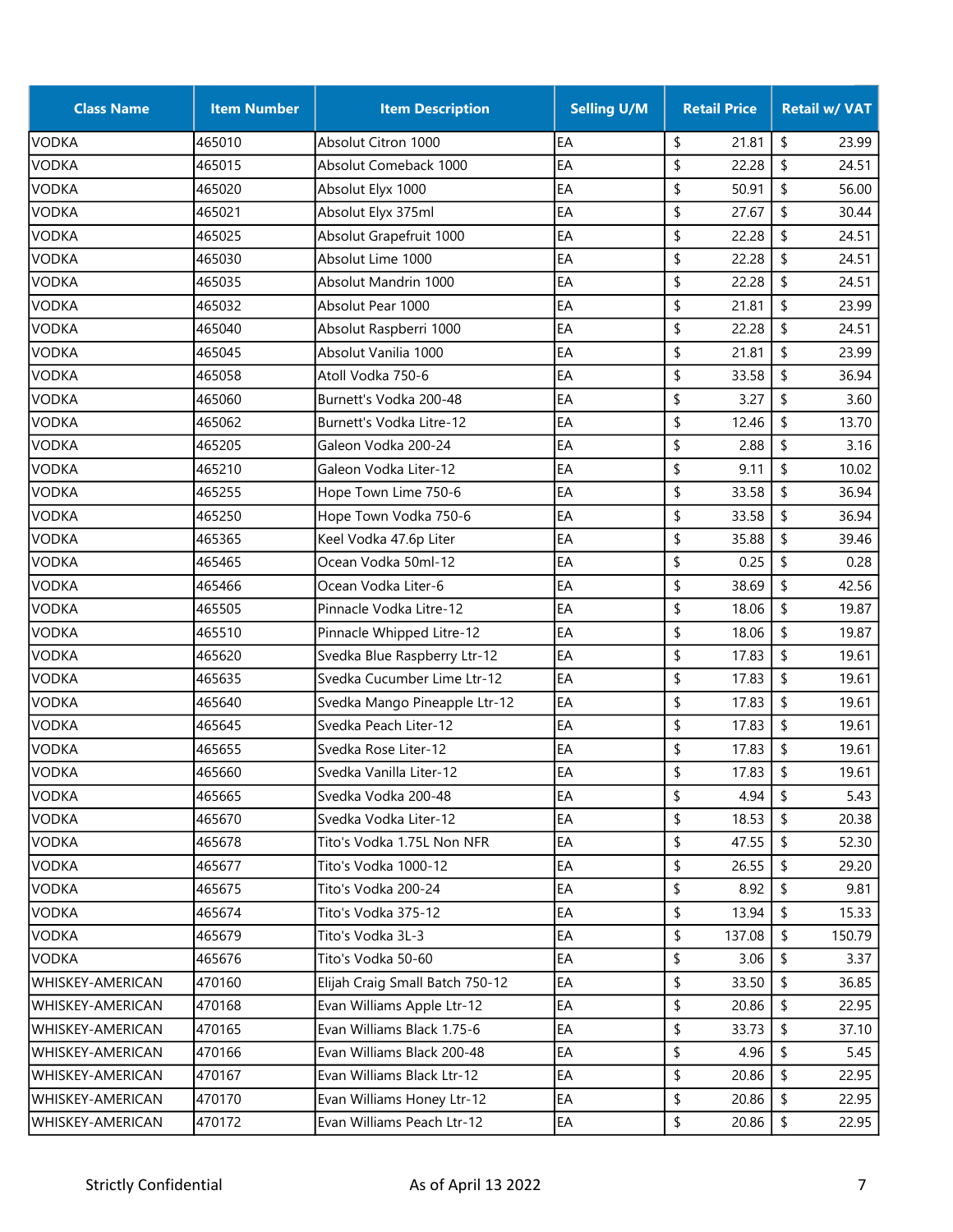| <b>Class Name</b>       | <b>Item Number</b> | <b>Item Description</b>          | <b>Selling U/M</b> | <b>Retail Price</b> | <b>Retail w/ VAT</b> |
|-------------------------|--------------------|----------------------------------|--------------------|---------------------|----------------------|
| <b>WHISKEY-AMERICAN</b> | 470175             | Evan Williams Sgl Barrel 750-6   | EA                 | \$<br>39.14         | \$<br>43.05          |
| <b>WHISKEY-AMERICAN</b> | 470180             | Fireball Cinnamon 200-48         | EA                 | \$<br>5.36          | \$<br>5.90           |
| <b>WHISKEY-AMERICAN</b> | 470181             | Fireball Cinnamon 50-120         | EA                 | \$<br>1.77          | \$<br>1.95           |
| <b>WHISKEY-AMERICAN</b> | 470182             | Fireball Cinnamon Liter-12       | EA                 | \$<br>20.36         | \$<br>22.40          |
| WHISKEY-AMERICAN        | 470265             | High West Bourbon 750-6          | EA                 | \$<br>66.30         | \$<br>72.93          |
| <b>WHISKEY-AMERICAN</b> | 470275             | High West Double Rye 750-6       | EA                 | \$<br>66.30         | \$<br>72.93          |
| WHISKEY-AMERICAN        | 470315             | Jim Beam 4YO Liter-12            | EA                 | \$<br>24.86         | \$<br>27.35          |
| <b>WHISKEY-AMERICAN</b> | 470320             | Jim Beam Apple Liter-12          | EA                 | \$<br>24.86         | \$<br>27.35          |
| <b>WHISKEY-AMERICAN</b> | 470325             | Jim Beam Black Label Liter-12    | EA                 | \$<br>33.06         | \$<br>36.37          |
| <b>WHISKEY-AMERICAN</b> | 470330             | Jim Beam Honey Liter-12          | EA                 | \$<br>24.86         | \$<br>27.35          |
| WHISKEY-AMERICAN        | 470334             | Jim Beam Rye Liter-12            | EA                 | \$<br>0.25          | \$<br>0.28           |
| <b>WHISKEY-AMERICAN</b> | 470335             | Knob Creek 100p Liter-6          | EA                 | \$<br>50.88         | \$<br>55.96          |
| <b>WHISKEY-AMERICAN</b> | 470365             | Larceny Bourbon 92p Liter-6      | EA                 | \$<br>41.91         | \$<br>46.10          |
| <b>WHISKEY-AMERICAN</b> | 470405             | Maker's Mark 90p Liter           | EA                 | \$<br>43.38         | \$<br>47.71          |
| WHISKEY-AMERICAN        | 470656             | Rittenhouse Rye 4YO 750-12       | EA                 | \$<br>30.64         | \$<br>33.70          |
| <b>WHISKEY-AMERICAN</b> | 470680             | Skrewball Peanut Butter Whiskey  | EA                 | \$<br>38.23         | \$<br>42.05          |
| <b>WHISKEY-AMERICAN</b> | 470687             | Templeton 4YO Rum Cask Rye 750   | EA                 | \$<br>58.84         | \$<br>64.73          |
| <b>WHISKEY-AMERICAN</b> | 470685             | Templeton 4YO Rye 750-6          | EA                 | \$<br>35.36         | \$<br>38.90          |
| <b>WHISKEY-AMERICAN</b> | 470700             | Walker's Cay Bourbon 750-6       | EA                 | \$<br>47.83         | \$<br>52.61          |
| <b>WHISKEY-AMERICAN</b> | 470730             | Wyoming Whiskey 700-6            | EA                 | \$<br>0.25          | \$<br>0.28           |
| <b>WHISKEY-CANADIAN</b> | 475765             | <b>Windsor Canadian Liter-12</b> | EA                 | \$<br>16.19         | \$<br>17.81          |
| <b>WHISKEY-IRISH</b>    | 480305             | Jameson Black Barrel 1000-6      | EA                 | \$<br>46.09         | \$<br>50.70          |
| <b>WHISKEY-IRISH</b>    | 480310             | Jameson Caskmates Stout 1000-6   | EA                 | \$<br>39.18         | \$<br>43.10          |
| <b>WHISKEY-IRISH</b>    | 480315             | Jameson Original 1000            | EA                 | \$<br>35.18         | \$<br>38.70          |
| <b>WHISKEY-IRISH</b>    | 480320             | Jameson Original 375             | EA                 | \$<br>15.11         | \$<br>16.62          |
| WHISKEY-JAPANESE        | 482365             | Tenjaku Whisky 750-6             | EA                 | \$<br>65.41         | \$<br>71.95          |
| <b>WHISKEY-SCOTCH</b>   | 485035             | Bruichladdich Classic Laddie 700 | EA                 | \$<br>65.88         | \$<br>72.46          |
| <b>WHISKEY-SCOTCH</b>   | 485040             | Bruichladdich Octomore 700       | EA                 | \$<br>208.38        | \$<br>229.21         |
| WHISKEY-SCOTCH          | 485045             | Bruichladdich Port Charlotte 700 | EA                 | \$<br>79.00         | \$<br>86.90          |
| WHISKEY-SCOTCH          | 485070             | Chivas Regal 12YO 1000           | EA                 | \$<br>42.59         | \$<br>46.85          |
| WHISKEY-SCOTCH          | 485071             | Chivas Regal 12YO 750-Glasses    | EA                 | \$<br>34.24         | \$<br>37.66          |
| WHISKEY-SCOTCH          | 485072             | Chivas Regal 18YO 750            | EA                 | \$<br>77.13         | \$<br>84.84          |
| WHISKEY-SCOTCH          | 485074             | Chivas Regal 25YO 700            | EA                 | \$<br>375.25        | \$<br>412.78         |
| WHISKEY-SCOTCH          | 485075             | Chivas Regal XV 1L               | EA                 | \$<br>71.50         | \$<br>78.65          |
| WHISKEY-SCOTCH          | 485120             | Distillers Whisky Liter-12       | EA                 | \$<br>16.66         | \$<br>18.32          |
| WHISKEY-SCOTCH          | 485185             | Famous Grouse 1000-12            | EA                 | \$<br>30.68         | \$<br>33.75          |
| WHISKEY-SCOTCH          | 485170             | Famous Grouse 200-48             | EA                 | \$<br>6.58          | \$<br>7.24           |
| WHISKEY-SCOTCH          | 485175             | Famous Naked Malt 750-6          | EA                 | \$<br>44.50         | \$<br>48.95          |
| WHISKEY-SCOTCH          | 485165             | Famous Smoky Black 1000-12       | EA                 | \$<br>36.14         | \$<br>39.75          |
| WHISKEY-SCOTCH          | 485166             | Famous Smoky Black 750-12        | EA                 | \$<br>29.09         | \$<br>32.00          |
| WHISKEY-SCOTCH          | 485210             | Glenlivet 12YO 1000              | EA                 | \$<br>50.88         | \$<br>55.96          |
| WHISKEY-SCOTCH          | 485212             | Glenlivet 15YO 1000              | EA                 | \$<br>71.50         | \$<br>78.65          |
| WHISKEY-SCOTCH          | 485213             | Glenlivet 18YO 1000              | EA                 | \$<br>126.81        | \$<br>139.49         |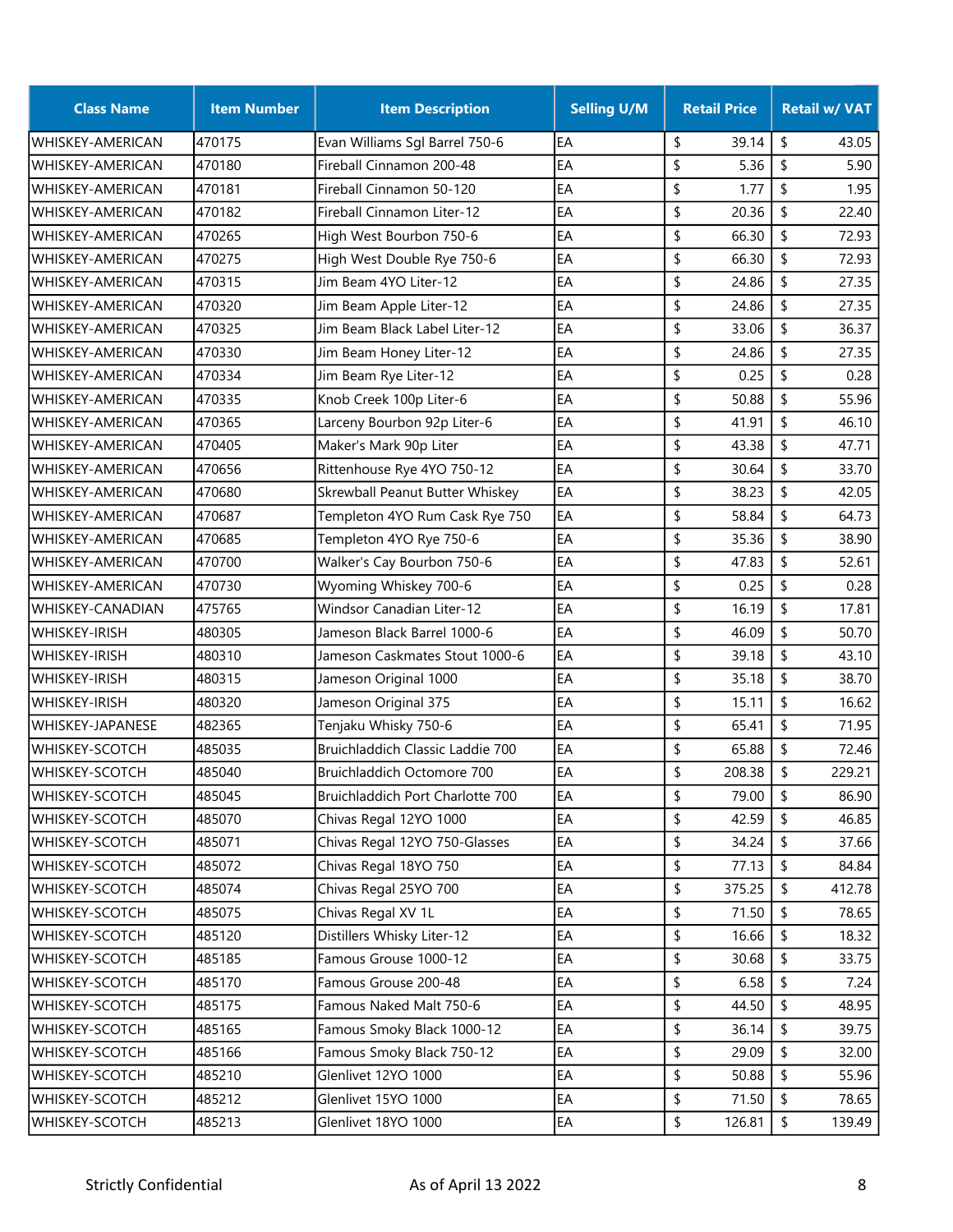| <b>Class Name</b>     | <b>Item Number</b> | <b>Item Description</b>        | <b>Selling U/M</b> | <b>Retail Price</b> |                           | <b>Retail w/ VAT</b> |
|-----------------------|--------------------|--------------------------------|--------------------|---------------------|---------------------------|----------------------|
| <b>WHISKEY-SCOTCH</b> | 485214             | Glenlivet 18YO 750             | EA                 | \$<br>92.13         | \$                        | 101.34               |
| WHISKEY-SCOTCH        | 485216             | Glenlivet 21YO 700-3           | EA                 | \$<br>590.88        | \$                        | 649.96               |
| WHISKEY-SCOTCH        | 485222             | Glenlivet Caribbean RSV 750    | EA                 | \$<br>39.63         | \$                        | 43.59                |
| <b>WHISKEY-SCOTCH</b> | 485219             | Glenlivet FNDRSV 750-Glasses   | EA                 | \$<br>34.24         | \$                        | 37.66                |
| WHISKEY-SCOTCH        | 485218             | Glenlivet Founders RSV 1000    | EA                 | \$<br>45.72         | \$                        | 50.29                |
| WHISKEY-SCOTCH        | 485235             | Highland Park 12YO 750-6       | EA                 | \$<br>68.18         | \$                        | 75.00                |
| WHISKEY-SCOTCH        | 485240             | Highland Park 18YO 700-6       | EA                 | \$<br>184.00        | \$                        | 202.40               |
| WHISKEY-SCOTCH        | 485242             | Highland Park Magnus 750-6     | EA                 | \$<br>52.73         | \$                        | 58.00                |
| WHISKEY-SCOTCH        | 485405             | Macallan 12YO Double Cask 750  | EA                 | \$<br>98.18         | \$                        | 108.00               |
| <b>WHISKEY-SCOTCH</b> | 485406             | Macallan 12YO Sherry Oak 700   | EA                 | \$<br>104.55        | \$                        | 115.00               |
| <b>WHISKEY-SCOTCH</b> | 485408             | Macallan 12YO Triple Cask 700  | EA                 | \$<br>97.27         | \$                        | 107.00               |
| WHISKEY-SCOTCH        | 485409             | Macallan 15YO Double Cask 700  | EA                 | \$<br>170.91        | \$                        | 188.00               |
| WHISKEY-SCOTCH        | 485419             | Macallan 18YO Double Cask 700  | EA                 | \$<br>431.82        | \$                        | 475.01               |
| <b>WHISKEY-SCOTCH</b> | 485420             | Macallan 25YO Sherry Oak 750   | EA                 | \$<br>2,781.82      | \$                        | 3,060.00             |
| <b>WHISKEY-SCOTCH</b> | 485421             | Macallan Classic Cut 750-12    | EA                 | \$<br>146.50        | \$                        | 161.15               |
| WHISKEY-SCOTCH        | 485423             | Macallan Harmony 700-6         | EA                 | \$<br>211.82        | \$                        | 233.00               |
| WHISKEY-SCOTCH        | 485422             | Macallan M Decanter 750-1      | EA                 | \$<br>7,188.06      | \$                        | 7,906.87             |
| <b>WHISKEY-SCOTCH</b> | 485424             | Macallan Rare Cask 700         | EA                 | \$<br>390.91        | \$                        | 430.00               |
| <b>WHISKEY-SCOTCH</b> | 485565             | Royal Salute 21YO 700          | EA                 | \$<br>165.25        | \$                        | 181.78               |
| <b>WHISKEY-SCOTCH</b> | 485635             | The Glenrothes 10YO 750        | EA                 | \$<br>49.00         | \$                        | 53.90                |
| <b>WHISKEY-SCOTCH</b> | 485636             | The Glenrothes 12YO 750        | EA                 | \$<br>57.44         | \$                        | 63.18                |
| <b>WHISKEY-SCOTCH</b> | 485638             | The Glenrothes 18YO 750        | EA                 | \$<br>155.88        | \$                        | 171.46               |
| <b>WHISKEY-SCOTCH</b> | 485637             | The Glenrothes Whiskey Cut 750 | EA                 | \$<br>0.25          | \$                        | 0.28                 |
| <b>WINE-AMERICAN</b>  | 500092             | Carmel Rd Mont Chardonnay      | EA                 | \$<br>25.05         | \$                        | 27.55                |
| <b>WINE-AMERICAN</b>  | 500094             | Carmel Rd Mont Pinot Noir      | EA                 | \$<br>25.05         | \$                        | 27.55                |
| <b>WINE-AMERICAN</b>  | 500098             | Chimney Rck Cab Sauv 12 1.5L   | EA                 | \$<br>0.25          | \$                        | 0.28                 |
| WINE-AMERICAN         | 500135             | Echo Falls Cabernet Sav 750    | EA                 | \$<br>10.05         | $\boldsymbol{\mathsf{S}}$ | 11.05                |
| <b>WINE-AMERICAN</b>  | 500136             | Echo Falls Chardonnay 187-12   | EA                 | \$<br>3.77          | \$                        | 4.14                 |
| WINE-AMERICAN         | 500138             | Echo Falls Chardonnay 750      | EA                 | \$<br>10.05         | \$                        | 11.05                |
| <b>WINE-AMERICAN</b>  | 500140             | Echo Falls Merlot 187-12       | EA                 | \$<br>3.77          | \$                        | 4.14                 |
| WINE-AMERICAN         | 500142             | Echo Falls Merlot 750          | EA                 | \$<br>10.05         | \$                        | 11.05                |
| <b>WINE-AMERICAN</b>  | 500144             | Echo Falls Peach & Mango 750   | EA                 | \$<br>10.05         | \$                        | 11.05                |
| WINE-AMERICAN         | 500146             | Echo Falls Pinot Grigio 750    | EA                 | \$<br>10.05         | \$                        | 11.05                |
| WINE-AMERICAN         | 500148             | Echo Falls Sauvignon Blanc 750 | EA                 | \$<br>10.05         | \$                        | 11.05                |
| WINE-AMERICAN         | 500150             | Echo Falls Summer Berries 750  | EA                 | \$<br>10.05         | \$                        | 11.05                |
| <b>WINE-AMERICAN</b>  | 500152             | Echo Falls W.Zinfandel 187-12  | EA                 | \$<br>3.77          | \$                        | 4.14                 |
| WINE-AMERICAN         | 500154             | Echo Falls W.Zinfandel 750     | EA                 | \$<br>10.05         | \$                        | 11.05                |
| WINE-AMERICAN         | 500160             | Ed Meades Mendocino Zinfandel  | EA                 | \$<br>27.91         | \$                        | 30.70                |
| WINE-AMERICAN         | 500168             | Faust Cabernet Sauv            | EA                 | \$<br>109.05        | \$                        | 119.95               |
| <b>WINE-AMERICAN</b>  | 500170             | Federalist BBN BRL Red Blend   | EA                 | \$<br>27.86         | \$                        | 30.65                |
| WINE-AMERICAN         | 500171             | Federalist Cabernet Sauv       | EA                 | \$<br>25.41         | \$                        | 27.95                |
| WINE-AMERICAN         | 500172             | Federalist Chardonnay          | EA                 | \$<br>25.27         | \$                        | 27.80                |
| WINE-AMERICAN         | 500169             | Federalist Honest Red          | EA                 | \$<br>25.41         | \$                        | 27.95                |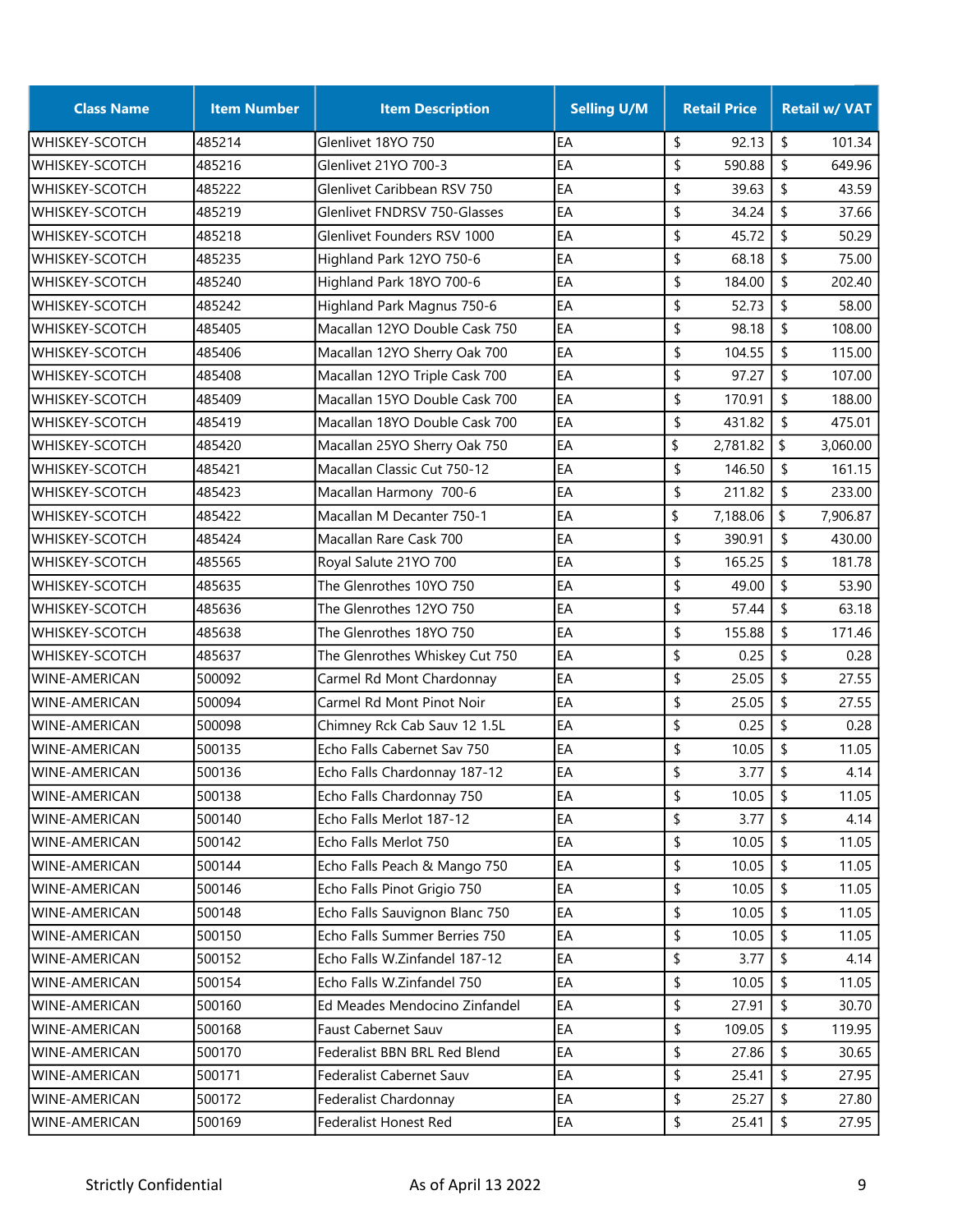| <b>Class Name</b>     | <b>Item Number</b> | <b>Item Description</b>                 | <b>Selling U/M</b> | <b>Retail Price</b> |                           | <b>Retail w/ VAT</b> |
|-----------------------|--------------------|-----------------------------------------|--------------------|---------------------|---------------------------|----------------------|
| <b>WINE-AMERICAN</b>  | 500176             | Flowers Chardonnay                      | EA                 | \$<br>83.73         | \$                        | 92.10                |
| <b>WINE-AMERICAN</b>  | 500177             | <b>Flowers Pinot Noir Seaview</b>       | EA                 | \$<br>143.73        | \$                        | 158.10               |
| <b>WINE-AMERICAN</b>  | 500178             | <b>Flowers SC Rose</b>                  | EA                 | \$<br>0.25          | \$                        | 0.28                 |
| <b>WINE-AMERICAN</b>  | 500215             | GMoraine Y-C Chardonnay                 | EA                 | 77.83<br>\$         | \$                        | 85.61                |
| <b>WINE-AMERICAN</b>  | 500220             | <b>GMoraine Y-C Pinot Noir</b>          | EA                 | \$<br>60.81         | \$                        | 66.89                |
| <b>WINE-AMERICAN</b>  | 500280             | Illumination 17                         | EA                 | 0.25<br>\$          | \$                        | 0.28                 |
| WINE-AMERICAN         | 500342             | Kendall Jackson VR Cabernet Sauv 750 EA |                    | \$<br>29.55         | $\boldsymbol{\mathsf{S}}$ | 32.50                |
| <b>WINE-AMERICAN</b>  | 500345             | Kendall Jackson VR Chardonnay 1.5L      | EA                 | \$<br>33.06         | \$                        | 36.37                |
| <b>WINE-AMERICAN</b>  | 500346             | Kendall Jackson VR Chardonnay 750       | EA                 | \$<br>22.50         | \$                        | 24.75                |
| <b>WINE-AMERICAN</b>  | 500348             | Kendall Jackson VR Merlot 750           | EA                 | \$<br>27.96         | \$                        | 30.75                |
| WINE-AMERICAN         | 500350             | Kendall Jackson VR Pinot Gris 750       | EA                 | \$<br>23.64         | \$                        | 26.00                |
| <b>WINE-AMERICAN</b>  | 500352             | Kendall Jackson VR Pinot Noir 750       | EA                 | \$<br>27.27         | \$                        | 30.00                |
| WINE-AMERICAN         | 500358             | Kendall Jackson VR Red Blend 750        | EA                 | \$<br>23.36         | \$                        | 25.70                |
| <b>WINE-AMERICAN</b>  | 500354             | Kendall Jackson VR Riesling 750         | EA                 | 23.64<br>\$         | \$                        | 26.00                |
| WINE-AMERICAN         | 500356             | Kendall Jackson VR Sauv Blanc 750       | EA                 | \$<br>23.64         | \$                        | 26.00                |
| <b>WINE-AMERICAN</b>  | 500360             | Kendall Jackson VR Syrah 750            | EA                 | \$<br>26.59         | \$                        | 29.25                |
| WINE-AMERICAN         | 500370             | La Crema Mont Pinot Gris                | EA                 | \$<br>30.23         | \$                        | 33.25                |
| <b>WINE-AMERICAN</b>  | 500376             | La Crema Mont Pinot Noir Rose'          | EA                 | \$<br>30.23         | \$                        | 33.25                |
| WINE-AMERICAN         | 500366             | La Crema RR Chardonnay 750              | EA                 | \$<br>43.87         | \$                        | 48.25                |
| <b>WINE-AMERICAN</b>  | 500367             | La Crema RR Pinot Noir 750              | EA                 | \$<br>57.91         | \$                        | 63.70                |
| WINE-AMERICAN         | 500368             | La Crema SC Chardonnay 750              | EA                 | \$<br>35.23         | \$                        | 38.75                |
| <b>WINE-AMERICAN</b>  | 500374             | La Crema SC Pinot Noir 750              | EA                 | \$<br>39.77         | \$                        | 43.75                |
| <b>WINE-AMERICAN</b>  | 500365             | La Crema WV Pinot Noir                  | EA                 | \$<br>51.59         | \$                        | 56.75                |
| <b>WINE-AMERICAN</b>  | 500375             | La Jota HM Cab Sauv 750                 | EA                 | \$<br>200.83        | \$                        | 220.91               |
| <b>WINE-AMERICAN</b>  | 500390             | Leviathan Red 16                        | EA                 | \$<br>0.25          | \$                        | 0.28                 |
| WINE-AMERICAN         | 500405             | Mat Creek AV Merlot                     | EA                 | 44.27<br>\$         | \$                        | 48.69                |
| <b>WINE-AMERICAN</b>  | 500410             | Mat Creek AV Sauv Blanc                 | EA                 | \$<br>34.94         | \$                        | 38.43                |
| <b>WINE-AMERICAN</b>  | 500560             | Quintessa Red Blend                     | EA                 | \$<br>364.69        | \$                        | 401.15               |
| <b>WINE-AMERICAN</b>  | 500570             | Rochioli Pinot Noir RR 17               | EA                 | \$<br>0.25          | \$                        | 0.28                 |
| <b>WINE-AMERICAN</b>  | 500580             | Rutherford Hill Cab Sauv                | EA                 | \$<br>73.27         | \$                        | 80.60                |
| <b>WINE-AMERICAN</b>  | 500582             | Rutherford Hill Merlot                  | EA                 | \$<br>50.59         | \$                        | 55.65                |
| <b>WINE-AMERICAN</b>  | 500625             | Stonestreet Estate Cab Sauv             | EA                 | \$<br>61.52         | \$                        | 67.67                |
| <b>WINE-AMERICAN</b>  | 500630             | Stonestreet Estate Chardonnay           | EA                 | \$<br>55.61         | \$                        | 61.17                |
| <b>WINE-AMERICAN</b>  | 500705             | Verite "La Joie" 18                     | EA                 | \$<br>793.84        | \$                        | 873.23               |
| <b>WINE-AMERICAN</b>  | 500707             | Verite "La Muse" 18                     | EA                 | \$<br>0.25          | \$                        | 0.28                 |
| <b>WINE-AMERICAN</b>  | 500709             | Verite "Le Desire" 18                   | EA                 | \$<br>0.25          | \$                        | 0.28                 |
| <b>WINE-AUSTRALIA</b> | 510035             | Banrock Crimson Cabernet 750            | EA                 | \$<br>11.50         | \$                        | 12.65                |
| <b>WINE-AUSTRALIA</b> | 510040             | Banrock Moscato 750                     | EA                 | \$<br>11.50         | \$                        | 12.65                |
| <b>WINE-AUSTRALIA</b> | 510045             | Banrock Pink Moscato 275-24             | EA                 | \$<br>5.17          | \$                        | 5.69                 |
| <b>WINE-AUSTRALIA</b> | 510050             | Banrock Pink Moscato 750                | EA                 | \$<br>11.50         | \$                        | 12.65                |
| <b>WINE-AUSTRALIA</b> | 510055             | Banrock Shiraz 750                      | EA                 | \$<br>11.50         | \$                        | 12.65                |
| WINE-AUSTRALIA        | 510060             | Banrock Shiraz Cabernet 750             | EA                 | \$<br>11.50         | \$                        | 12.65                |
| <b>WINE-AUSTRALIA</b> | 510210             | GBurge 5Gen Shiraz                      | EA                 | \$<br>22.05         | \$                        | 24.25                |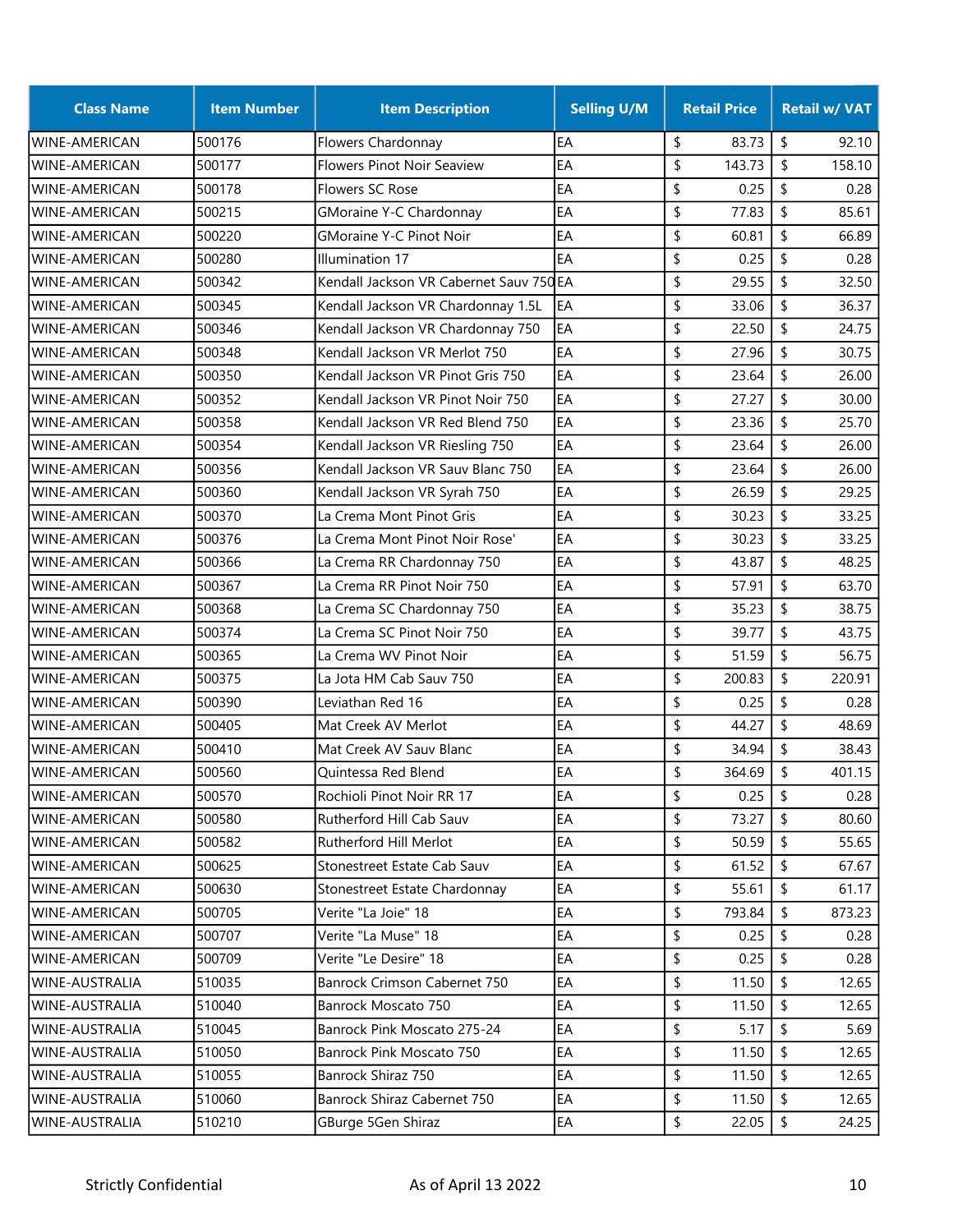| <b>Class Name</b>     | <b>Item Number</b> | <b>Item Description</b>                   | <b>Selling U/M</b> | <b>Retail Price</b> |                           | <b>Retail w/ VAT</b> |
|-----------------------|--------------------|-------------------------------------------|--------------------|---------------------|---------------------------|----------------------|
| <b>WINE-AUSTRALIA</b> | 510222             | GBurge GB15 Pinot Grigio 750              | EA                 | \$<br>12.91         | \$                        | 14.20                |
| <b>WINE-AUSTRALIA</b> | 510215             | GBurge GB32 Chardonnay                    | EA                 | \$<br>13.70         | $\boldsymbol{\mathsf{S}}$ | 15.07                |
| WINE-AUSTRALIA        | 510220             | GBurge GB43 Merlot                        | EA                 | \$<br>12.91         | \$                        | 14.20                |
| WINE-AUSTRALIA        | 510225             | GBurge GB56 Shiraz                        | EA                 | \$<br>13.70         | \$                        | 15.07                |
| WINE-AUSTRALIA        | 510230             | GBurge GB88 Cabernet Sauv                 | EA                 | \$<br>13.70         | $\boldsymbol{\mathsf{S}}$ | 15.07                |
| <b>WINE-AUSTRALIA</b> | 510305             | Jacob's Crk Cab Sauv 750                  | EA                 | \$<br>19.47         | \$                        | 21.42                |
| WINE-AUSTRALIA        | 510310             | Jacob's Crk Chardonnay 750                | EA                 | \$<br>18.02         | $\boldsymbol{\mathsf{S}}$ | 19.82                |
| <b>WINE-AUSTRALIA</b> | 510315             | Jacob's Crk Merlot 750                    | EA                 | \$<br>19.47         | \$                        | 21.42                |
| WINE-AUSTRALIA        | 510320             | Jacob's Crk Shiraz 750                    | EA                 | \$<br>19.47         | $\boldsymbol{\mathsf{S}}$ | 21.42                |
| WINE-AUSTRALIA        | 510325             | Jacob's Crk Shiraz Cab 750                | EA                 | \$<br>19.47         | $\boldsymbol{\mathsf{S}}$ | 21.42                |
| WINE-AUSTRALIA        | 510330             | Jam Shed Red Blend 750                    | EA                 | \$<br>11.55         | \$                        | 12.70                |
| <b>WINE-AUSTRALIA</b> | 510332             | Jam Shed Sweet Shiraz 750                 | EA                 | \$<br>11.50         | \$                        | 12.65                |
| WINE-AUSTRALIA        | 510600             | Two Hands Angels Share 17                 | EA                 | \$<br>0.25          | \$                        | 0.28                 |
| WINE-AUSTRALIA        | 510805             | Yangarra Estate GSM Blend 16              | EA                 | \$<br>43.84         | \$                        | 48.23                |
| WINE-AUSTRALIA        | 510806             | Yangarra Estate Shiraz                    | EA                 | \$<br>0.25          | \$                        | 0.28                 |
| <b>WINE-CHAMPAGNE</b> | 515412             | Mumm Cordon Rose 750                      | EA                 | \$<br>94.94         | \$                        | 104.43               |
| <b>WINE-CHAMPAGNE</b> | 515414             | Mumm Cordon Rouge 750                     | EA                 | \$<br>78.06         | \$                        | 85.87                |
| <b>WINE-CHAMPAGNE</b> | 515415             | Mumm Olympe Demi-Sec 750                  | EA                 | \$<br>82.75         | \$                        | 91.03                |
| WINE-CHAMPAGNE        | 515508             | Perrier Jouet Belle Epoque BDB 750        | EA                 | \$<br>602.13        | \$                        | 662.34               |
| <b>WINE-CHAMPAGNE</b> | 515510             | Perrier Jouet Belle Epoque Brut 1.5L      | EA                 | \$<br>650.88        | \$                        | 715.96               |
| <b>WINE-CHAMPAGNE</b> | 515512             | Perrier Jouet Belle Epoque Brut 3L        | EA                 | \$<br>2,348.69      | \$                        | 2,583.56             |
| <b>WINE-CHAMPAGNE</b> | 515514             | Perrier Jouet Belle Epoque Brut 750       | EA                 | \$<br>302.13        | \$                        | 332.34               |
| WINE-CHAMPAGNE        | 515516             | Perrier Jouet Belle Epoque Brut GBX 7 EA  |                    | \$<br>276.81        | \$                        | 304.49               |
| <b>WINE-CHAMPAGNE</b> | 515518             | Perrier Jouet Belle Epoque Rose 1.5L      | EA                 | \$<br>989.31        | \$                        | 1,088.24             |
| WINE-CHAMPAGNE        | 515520             | Perrier Jouet Belle Epoque Rose 3L        | EA                 | \$<br>3,464.31      | \$                        | 3,810.74             |
| <b>WINE-CHAMPAGNE</b> | 515522             | Perrier Jouet Belle Epoque Rose 750       | EA                 | \$<br>454.94        | \$                        | 500.43               |
| WINE-CHAMPAGNE        | 515524             | Perrier Jouet Blason Blanc de Blancs 7IEA |                    | \$<br>124.32        | \$                        | 136.75               |
| <b>WINE-CHAMPAGNE</b> | 515526             | Perrier Jouet Blason Rose Shape 1.5L EA   |                    | \$<br>288.06        | \$                        | 316.87               |
| WINE-CHAMPAGNE        | 515528             | Perrier Jouet Blason Rose Shape 750       | EA                 | \$<br>130.56        | \$                        | 143.62               |
| WINE-CHAMPAGNE        | 515536             | Perrier Jouet Grand Brut 1.5L             | EA                 | \$<br>261.81        | \$                        | 287.99               |
| WINE-CHAMPAGNE        | 515532             | Perrier Jouet Grand Brut 375              | EA                 | \$<br>52.75         | \$                        | 58.03                |
| WINE-CHAMPAGNE        | 515538             | Perrier Jouet Grand Brut 3L               | EA                 | \$<br>694.94        | \$                        | 764.43               |
| WINE-CHAMPAGNE        | 515534             | Perrier Jouet Grand Brut Shape 750        | EA                 | \$<br>76.19         | \$                        | 83.81                |
| <b>WINE-CHILE</b>     | 520050             | Cono Sur Bic Cab Sauv 750-6               | EA                 | \$<br>11.97         | \$                        | 13.17                |
| <b>WINE-CHILE</b>     | 520052             | Cono Sur Bic Chardonnay 750-6             | EA                 | \$<br>11.97         | \$                        | 13.17                |
| <b>WINE-CHILE</b>     | 520054             | Cono Sur Bic Merlot 750-6                 | EA                 | \$<br>11.97         | \$                        | 13.17                |
| <b>WINE-CHILE</b>     | 520056             | Cono Sur Bic Pinot Noir 750-6             | EA                 | \$<br>11.97         | \$                        | 13.17                |
| <b>WINE-CHILE</b>     | 520057             | Cono Sur Bic PN Rose' 750-6               | EA                 | \$<br>11.97         | \$                        | 13.17                |
| <b>WINE-CHILE</b>     | 520060             | Cono Sur Bic Riesling 750-6               | EA                 | \$<br>11.97         | \$                        | 13.17                |
| <b>WINE-CHILE</b>     | 520062             | Cono Sur Bic Sauv Blanc 750-6             | EA                 | \$<br>11.97         | \$                        | 13.17                |
| <b>WINE-CHILE</b>     | 520064             | Cono Sur Organic Pinot Noir 6-750         | EA                 | \$<br>16.66         | \$                        | 18.32                |
| <b>WINE-CHILE</b>     | 520066             | Cono Sur Organic Red Blend 6-750          | EA                 | \$<br>16.66         | \$                        | 18.32                |
| <b>WINE-CHILE</b>     | 520180             | La Nena Cab Sauv 750                      | EA                 | \$<br>11.97         | \$                        | 13.17                |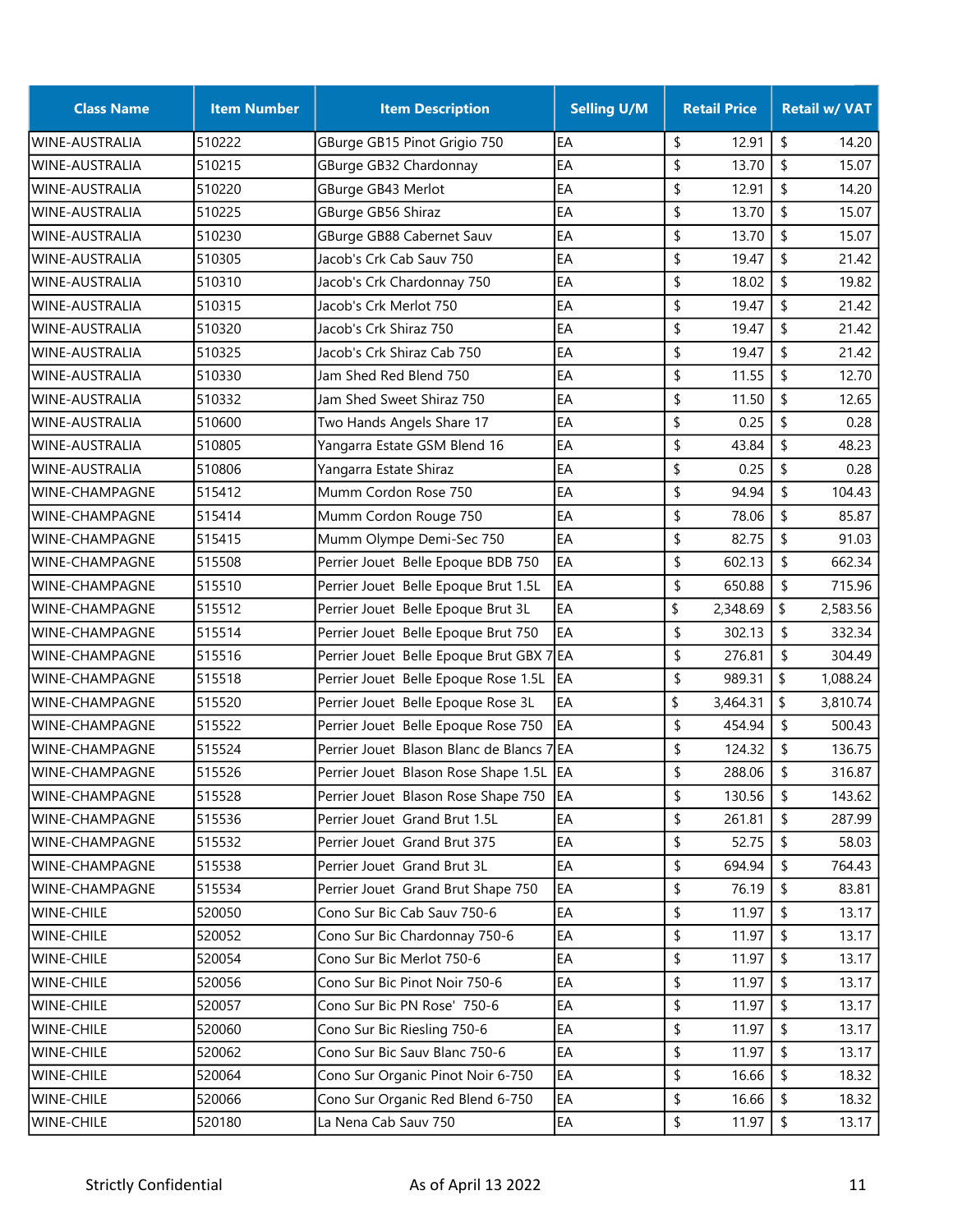| <b>Class Name</b>  | <b>Item Number</b> | <b>Item Description</b>          | <b>Selling U/M</b> | <b>Retail Price</b> |                            | <b>Retail w/ VAT</b> |
|--------------------|--------------------|----------------------------------|--------------------|---------------------|----------------------------|----------------------|
| <b>WINE-CHILE</b>  | 520182             | La Nena Malbec 750               | EA                 | \$<br>11.97         | \$                         | 13.17                |
| <b>WINE-CHILE</b>  | 520184             | La Nena Merlot 750               | EA                 | \$<br>11.97         | $\boldsymbol{\mathsf{S}}$  | 13.17                |
| <b>WINE-CHILE</b>  | 520300             | Vina Maipo Cab Sauv 750          | EA                 | \$<br>7.52          | \$                         | 8.27                 |
| <b>WINE-CHILE</b>  | 520305             | Vina Maipo Chardonnay 750        | EA                 | \$<br>7.52          | \$                         | 8.27                 |
| <b>WINE-CHILE</b>  | 520310             | Vina Maipo Merlot 750            | EA                 | \$<br>7.52          | \$                         | 8.27                 |
| <b>WINE-CHILE</b>  | 520315             | Vina Maipo Sauv Blanc 750        | EA                 | \$<br>7.52          | \$                         | 8.27                 |
| <b>WINE-CHILE</b>  | 520320             | Vina Maipo Sweet Moscato 750     | EA                 | \$<br>7.52          | \$                         | 8.27                 |
| <b>WINE-CHILE</b>  | 520325             | Vina Maipo Sweet Red 750         | EA                 | \$<br>7.52          | \$                         | 8.27                 |
| <b>WINE-FRANCE</b> | 525045             | Bichot Beaujolais-Villages "SP"  | EA                 | \$<br>14.41         | \$                         | 15.85                |
| <b>WINE-FRANCE</b> | 525049             | <b>Bichot Macon-Villages</b>     | EA                 | \$<br>22.38         | $\boldsymbol{\mathsf{S}}$  | 24.61                |
| <b>WINE-FRANCE</b> | 525046             | <b>Bichot Petit Chablis</b>      | EA                 | \$<br>27.39         | $\boldsymbol{\mathsf{S}}$  | 30.13                |
| <b>WINE-FRANCE</b> | 525050             | C'est la Vie Chard-Sauv Blanc    | EA                 | \$<br>13.52         | \$                         | 14.87                |
| <b>WINE-FRANCE</b> | 525051             | C'est la Vie Pinot Noir-Syrah    | EA                 | \$<br>13.52         | \$                         | 14.87                |
| <b>WINE-FRANCE</b> | 525052             | C'est la Vie Rose Syrah-Grenache | EA                 | \$<br>13.52         | \$                         | 14.87                |
| <b>WINE-FRANCE</b> | 525076             | Chateauneuf du Pape, M-Redon     | EA                 | \$<br>60.25         | \$                         | 66.28                |
| <b>WINE-FRANCE</b> | 525087             | Cotes du Rhone, Mont-Redon       | EA                 | \$<br>16.33         | \$                         | 17.96                |
| <b>WINE-FRANCE</b> | 525464             | Infamous Gold Cabernet Blanc     | EA                 | \$<br>26.74         | $\boldsymbol{\mathsf{S}}$  | 29.41                |
| <b>WINE-FRANCE</b> | 525150             | Mathilde Chapoutier Rose 18      | EA                 | \$<br>0.25          | \$                         | 0.28                 |
| <b>WINE-FRANCE</b> | 525465             | <b>Notorious Pink Rose</b>       | EA                 | \$<br>26.74         | \$                         | 29.41                |
| <b>WINE-FRANCE</b> | 525635             | Saint Max Rose, Mont-Redon       | EA                 | \$<br>20.27         | $\boldsymbol{\mathsf{S}}$  | 22.29                |
| <b>WINE-FRANCE</b> | 525466             | Scandalous One Cabernet Noir     | EA                 | \$<br>26.74         | $\boldsymbol{\mathsf{S}}$  | 29.41                |
| <b>WINE-FRANCE</b> | 525625             | St Emilion Chat Lassegue 09      | EA                 | \$<br>150.25        | \$                         | 165.28               |
| <b>WINE-FRANCE</b> | 525630             | <b>St Emilion Les Cadrans</b>    | EA                 | \$<br>49.47         | \$                         | 54.42                |
| <b>WINE-ITALY</b>  | 540195             | Alie Rose' - Ammiraglia 20       | EA                 | \$<br>27.91         | $\boldsymbol{\mathsf{S}}$  | 30.70                |
| <b>WINE-ITALY</b>  | 540010             | Attems Pinot Grigio 20           | EA                 | \$<br>28.84         | \$                         | 31.73                |
| <b>WINE-ITALY</b>  | 540037             | b.io Organic Cabernet 750-6      | EA                 | \$<br>18.30         | $\boldsymbol{\mathsf{S}}$  | 20.13                |
| <b>WINE-ITALY</b>  | 540039             | b.io Organic Chard 750-6         | EA                 | \$<br>18.30         | $\boldsymbol{\mathsf{S}}$  | 20.13                |
| <b>WINE-ITALY</b>  | 540036             | b.io Organic Pinot Grigio 750-6  | EA                 | \$<br>18.30         | \$                         | 20.13                |
| <b>WINE-ITALY</b>  | 540038             | b.io Organic Rosato 750-6        | EA                 | \$<br>18.30         | \$                         | 20.13                |
| <b>WINE-ITALY</b>  | 540050             | Benvolio Pinot Grigio 18         | EA                 | \$<br>17.59         | \$                         | 19.35                |
| <b>WINE-ITALY</b>  | 540065             | CastelGiocondo Brunello 16       | EA                 | \$<br>103.38        | \$                         | 113.71               |
| <b>WINE-ITALY</b>  | 540105             | Danzante Chianti 19              | EA                 | \$<br>18.53         | \$                         | 20.38                |
| <b>WINE-ITALY</b>  | 540108             | Danzante Pinot Grigio 20         | EA                 | \$<br>20.88         | \$                         | 22.96                |
| WINE-ITALY         | 540165             | Fiordaliso Pinot Grigio 750      | EA                 | \$<br>10.09         | \$                         | 11.10                |
| <b>WINE-ITALY</b>  | 540175             | Folonari Chianti DOCG 750-12     | EA                 | \$<br>17.13         | \$                         | 18.84                |
| <b>WINE-ITALY</b>  | 540176             | Folonari Montepulciano 750-6     | EA                 | \$<br>11.36         | \$                         | 12.50                |
| <b>WINE-ITALY</b>  | 540177             | Folonari Pinot Grigio 750        | EA                 | \$<br>15.72         | \$                         | 17.29                |
| WINE-ITALY         | 540178             | Folonari Valpolicella 750        | EA                 | \$<br>17.59         | \$                         | 19.35                |
| <b>WINE-ITALY</b>  | 540300             | IL Poggion Brun Di Mont 13       | EA                 | \$<br>0.25          | \$                         | 0.28                 |
| <b>WINE-ITALY</b>  | 540185             | Luce Della Vite 18               | EA                 | \$<br>194.31        | \$                         | 213.74               |
| <b>WINE-ITALY</b>  | 540405             | Mizzani Sweet Red 750            | EA                 | \$<br>8.45          | \$                         | 9.30                 |
| WINE-ITALY         | 540407             | Mizzani Sweet White 750          | EA                 | \$<br>8.45          | \$                         | 9.30                 |
| <b>WINE-ITALY</b>  | 540435             | Nipozzano Chianti Riserva 18     | EA                 | \$<br>41.97         | $\boldsymbol{\mathsf{\$}}$ | 46.17                |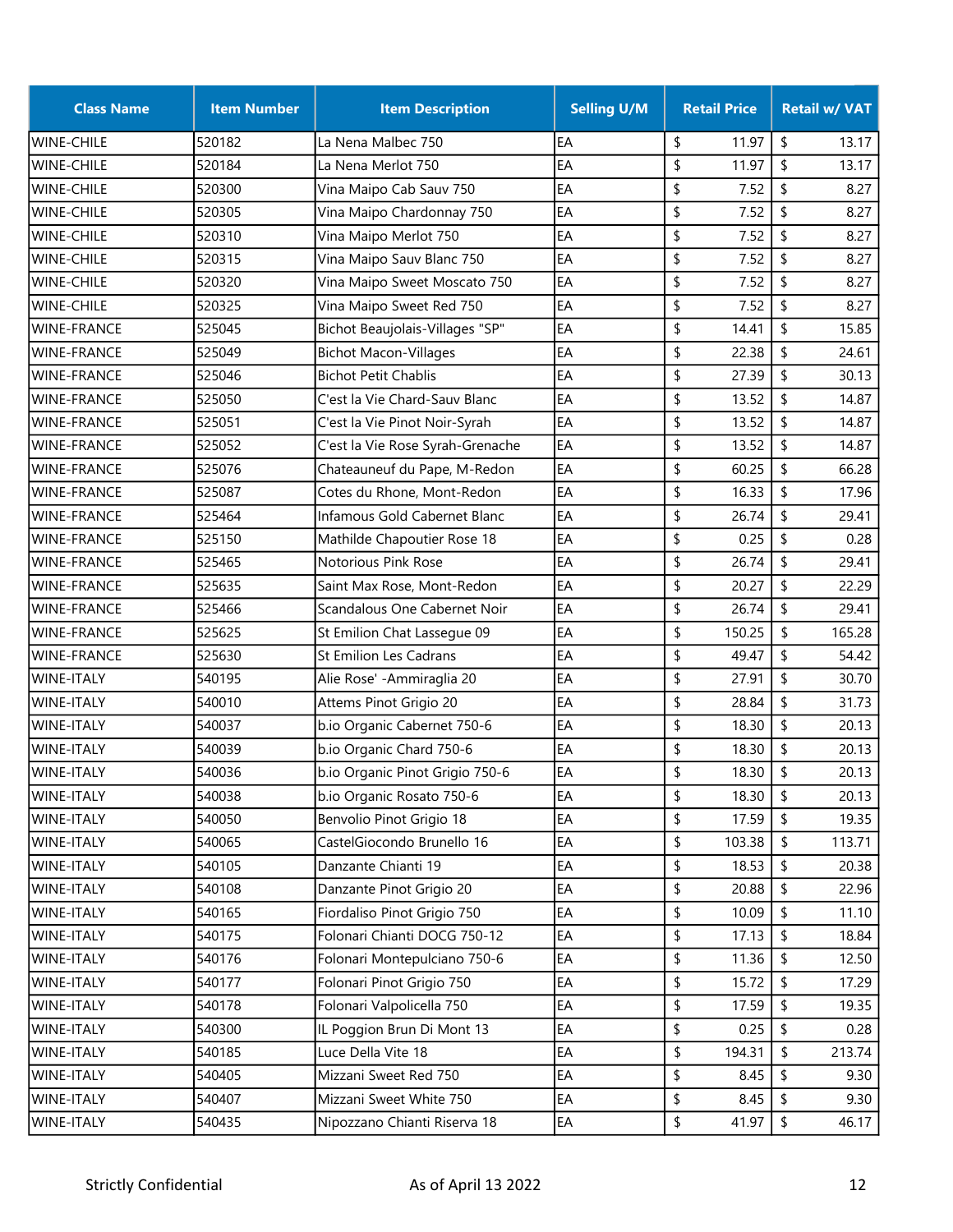| <b>Class Name</b>         | <b>Item Number</b> | <b>Item Description</b>         | <b>Selling U/M</b> | <b>Retail Price</b> | <b>Retail w/ VAT</b>                |
|---------------------------|--------------------|---------------------------------|--------------------|---------------------|-------------------------------------|
| <b>WINE-ITALY</b>         | 540635             | Tenuta Chianti Classico         | EA                 | \$<br>41.73         | \$<br>45.91                         |
| <b>WINE-ITALY</b>         | 540640             | Tenuta Chianti Classico Riserva | EA                 | \$<br>51.58         | \$<br>56.74                         |
| <b>WINE-NEW ZEALAND</b>   | 560165             | Fincher & Co Sauv Blanc 750-6   | EA                 | \$<br>21.34         | \$<br>23.48                         |
| <b>WINE-NEW ZEALAND</b>   | 560411             | Mud House Otago Pinot Noir      | EA                 | \$<br>24.02         | \$<br>26.42                         |
| <b>WINE-NEW ZEALAND</b>   | 560413             | Mud House Pinot Gris            | EA                 | \$<br>20.27         | \$<br>22.29                         |
| <b>WINE-NEW ZEALAND</b>   | 560412             | Mud House Sauv Blanc            | EA                 | \$<br>21.67         | \$<br>23.84                         |
| <b>WINE-NEW ZEALAND</b>   | 560765             | Wairau River Pinot Noir         | EA                 | \$<br>0.25          | \$<br>0.28                          |
| <b>WINE-NEW ZEALAND</b>   | 560766             | Wairau River Sauvignon Blanc    | EA                 | \$<br>31.19         | \$<br>34.31                         |
| <b>WINE-NON ALCOHOLIC</b> | 575065             | Chamdor Peach Spklg Juice-6     | EA                 | \$<br>7.05          | \$<br>7.75                          |
| <b>WINE-NON ALCOHOLIC</b> | 575066             | Chamdor Red Spklg Juice-6       | EA                 | \$<br>7.05          | \$<br>7.75                          |
| <b>WINE-NON ALCOHOLIC</b> | 575067             | Chamdor White Spklg Juice-12    | EA                 | \$<br>7.05          | \$<br>7.75                          |
| <b>WINE-OREGON</b>        | 578500             | Pali Pinot Noir Alphabets 17    | EA                 | 0.25<br>\$          | \$<br>0.28                          |
| <b>WINE-PORT</b>          | 580065             | CockBurn's "LBV" 750            | EA                 | \$<br>42.44         | \$<br>46.68                         |
| <b>WINE-PORT</b>          | 580066             | CockBurn's 10YO Tawny 500       | EA                 | \$<br>42.44         | \$<br>46.68                         |
| <b>WINE-PORT</b>          | 580067             | CockBurn's 20YO Tawny 500       | EA                 | \$<br>0.25          | \$<br>0.28                          |
| <b>WINE-PORT</b>          | 580068             | CockBurn's Fine Ruby 750        | EA                 | \$<br>25.56         | \$<br>28.12                         |
| <b>WINE-PORT</b>          | 580069             | CockBurn's Fine Tawny 750       | EA                 | \$<br>25.56         | \$<br>28.12                         |
| <b>WINE-PORT</b>          | 580070             | CockBurn's Spec Reserve 750     | EA                 | \$<br>34.00         | \$<br>37.40                         |
| <b>WINE-PORT</b>          | 580071             | CockBurn's Spec Reserve VAP 750 | EA                 | \$<br>36.30         | \$<br>39.93                         |
| WINE-PORT                 | 580080             | Nando Sweet Mara 750-12         | EA                 | 0.25<br>\$          | \$<br>0.28                          |
| <b>WINE-PORT</b>          | 580566             | QC Rich Ruby 700-6              | EA                 | \$<br>10.05         | \$<br>11.05                         |
| WINE-SOUTH AFRICA         | 582435             | Nederburg Duet Red 750-6        | EA                 | \$<br>10.00         | \$<br>11.00                         |
| <b>WINE-SOUTH AFRICA</b>  | 582436             | Nederburg Lyric White 750-6     | EA                 | \$<br>10.00         | \$<br>11.00                         |
| WINE-SOUTH AFRICA         | 582437             | Nederburg Pinotage 750-6        | EA                 | \$<br>12.46         | \$<br>13.70                         |
| <b>WINE-SOUTH AFRICA</b>  | 582460             | Obikwa Cabernet Sauvignon 750   | EA                 | \$<br>7.52          | \$<br>8.27                          |
| WINE-SOUTH AFRICA         | 582465             | Obikwa Chardonnay 750           | EA                 | \$<br>7.52          | \$<br>8.27                          |
| <b>WINE-SOUTH AFRICA</b>  | 582462             | Obikwa Merlot 750-6             | EA                 | \$<br>7.52          | \$<br>8.27                          |
| <b>WINE-SOUTH AFRICA</b>  | 582466             | Obikwa Moscato 750              | EA                 | \$<br>7.52          | \$<br>8.27                          |
| <b>WINE-SOUTH AFRICA</b>  | 582467             | Obikwa Pinot Grigio 750-12      | EA                 | \$<br>7.52          | \$<br>8.27                          |
| WINE-SOUTH AFRICA         | 582464             | Obikwa Rose 750-6               | EA                 | \$<br>7.52          | \$<br>8.27                          |
| <b>WINE-SOUTH AFRICA</b>  | 582463             | Obikwa Sauv Blanc 750-6         | EA                 | \$<br>7.52          | \$<br>8.27                          |
| <b>WINE-SOUTH AFRICA</b>  | 582468             | Obikwa Shiraz 750-6             | EA                 | \$<br>7.52          | \$<br>8.27                          |
| WINE-SOUTH AFRICA         | 582469             | Obikwa Sweet Red 750-6          | EA                 | \$<br>7.52          | \$<br>8.27                          |
| WINE-SOUTH AFRICA         | 582665             | Two Oceans Cab Merlot 750       | EA                 | \$<br>9.86          | \$<br>10.85                         |
| <b>WINE-SOUTH AFRICA</b>  | 582666             | Two Oceans Pinotage 750         | EA                 | \$<br>9.86          | \$<br>10.85                         |
| WINE-SOUTH AFRICA         | 582667             | Two Oceans Sauv Blanc 750       | EA                 | \$<br>9.86          | \$<br>10.85                         |
| WINE-SPAIN                | 585065             | Campo Viejo Gran Reserva -6     | EA                 | \$<br>32.59         | \$<br>35.85                         |
| WINE-SPAIN                | 585066             | Campo Viejo Reserva -6          | EA                 | \$<br>23.22         | \$<br>25.54                         |
| WINE-SPAIN                | 585067             | Campo Viejo Tempranillo-6       | EA                 | \$<br>17.59         | \$<br>19.35                         |
| WINE-SPARKLING            | 587005             | Arduini Cuvee Brut 750-12       | EA                 | \$<br>7.96          | \$<br>8.75                          |
| WINE-SPARKLING            | 587006             | Arduini Moscato Rose 200-24     | EA                 | \$<br>5.14          | \$<br>5.65                          |
| WINE-SPARKLING            | 587007             | Arduini Moscato Rose 750        | EA                 | \$<br>11.23         | \$<br>12.35                         |
| WINE-SPARKLING            | 587008             | Arduini Moscato Spumante 750    | EA                 | \$<br>11.23         | $\boldsymbol{\mathsf{\$}}$<br>12.35 |